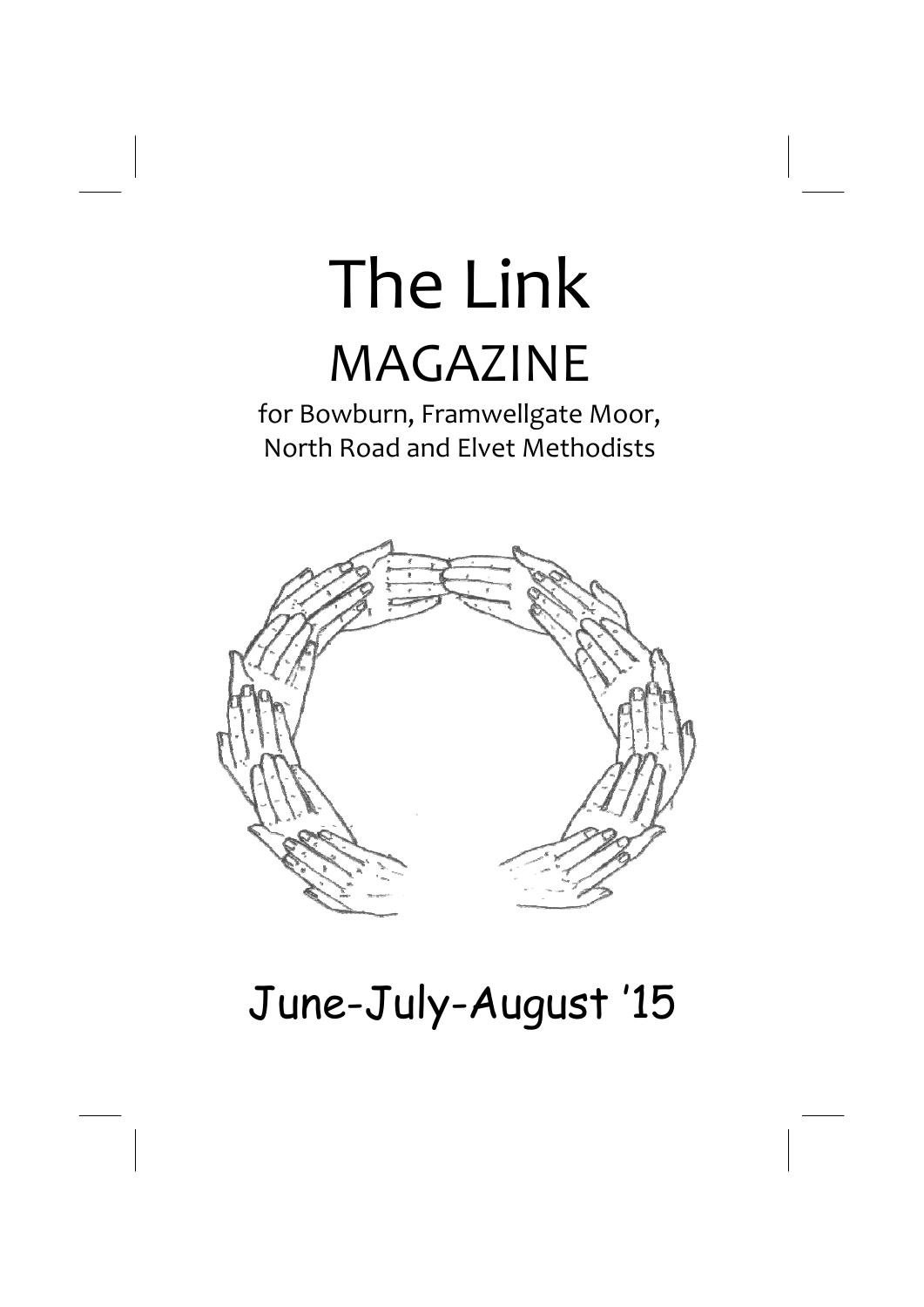## *A letter from our Minister*

## *Dear Friends,*

As I settle to write this letter, I am conscious of the news about the devastating earthquake in Nepal and the subsequent loss and disruption of thousands of lives. This comes following news over the past weeks of the humanitarian crisis evolving around the Mediterranean where many are losing their lives at sea whilst fleeing their homes in North Africa.

These are only two of the many items of news that we see daily informing us of the difficulties facing the world because of the mass displacement of huge populations of people due to war, famine or disaster. At times this can all seem too hard to comprehend, too heart-breaking to think of.

I have had people ask the question, 'How can we respond to this?' not meaning just monetary response, but how they might deal with their feelings of helplessness, only being able to watch these things unfold from a great distance.

Yes, it is right and good that we can donate our money to relief funds so that those with the expertise can respond adequately, that people can be given immediate care and receive food and clean water as needed. However, as Christian communities, how else do we respond?

The two pieces of news that I have high-lighted at first seem quite different, in that one is what we would call a 'natural' disaster and the other the consequence of human failings and leadership, but disasters are always compounded by the ability or otherwise of a country's infrastructure to withstand such events. This means in practice that those countries that have the money to build houses, offices, transport and communication links that are better able to withstand the forces of earthquake, flood or high winds suffer far fewer deaths and casualties than poor countries that don't have these resources.

Where natural resources such as water and food are in short supply and where there is discriminatory and corrupt government, where people live in fear of their own and their families lives, of course they will try to find somewhere better to be, to risk all for a better chance in life.

In a divided world of rich and poor, of those that have much and those who have little, the message that Jesus reinforced, that we 'Love our neighbour as ourselves' is more urgent than ever.

So how do we love?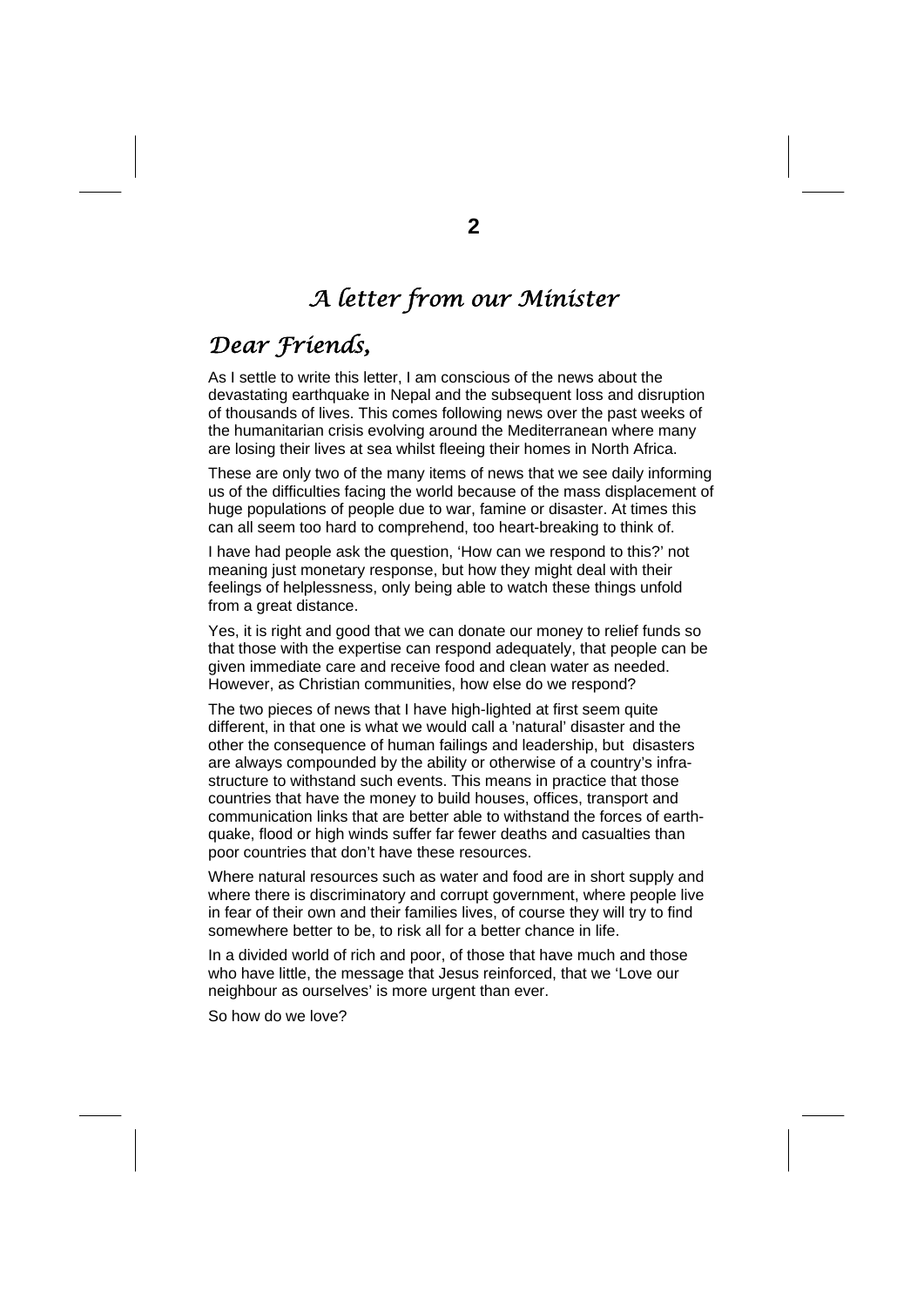As mentioned before, we can give; but more than this, we can choose to use our power as consumers by buying fairly traded produce, using resources frugally, backing organisations that try to make a difference to how governments and large industries create their policies (and profits); There are several good online petition groups that you can sign up to if you have the facilities.

As the May elections creep up on us we can also use our vote with responsibility, asking not only 'How will these policies affect me?' but 'How will they affect everyone?' Questioning potential MP's not only on domestic policy, but foreign policy as well.

Having just celebrated Easter perhaps we might be more aware of Christ suffering within the situations we have mentioned, walking alongside those for whom the world is a harsh and unloving place, calling us to have understanding and compassion, to use our freedom to restore the lives of others. Just as he came to restore the life of the world.

'For I was hungry and you gave me food, I was thirsty and you gave me something to drink,

I was a stranger and you welcomed me, I was naked and you gave me clothing,

I was sick and you took care of me, I was in prison and you visited me...........

Truly I tell you, just as you did it to one of the least of these who are members of my family, you did it to me'.

Matthew 25:35-36,40

*Annette* 

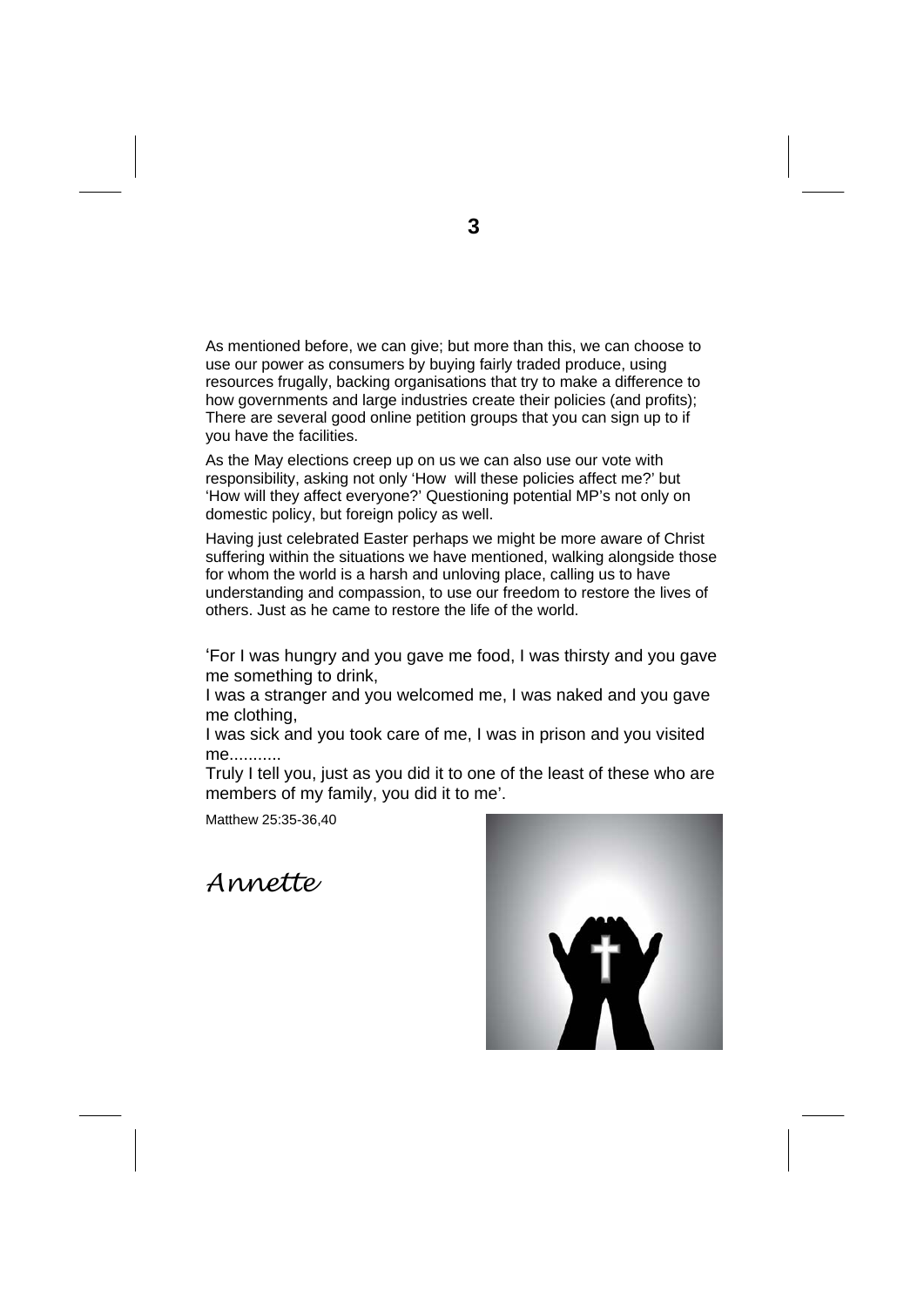## WORSHIP IN JUNE **Bowburn**

- 7th 10.30 a.m. Holy Communion Rev Andy Longe
- 14th 10.30 a.m. Readers' Service
- 21st 10.30 a.m. Rev Andy Longe
- 28th **Conference Sunday**  10.30 a.m. Prof Mark Wilson

#### **Elvet**

- 7th 10.45 a.m. Holy Communion Rev Shaun Swithenbank 6.00 p.m. Mr Eric Watchman
- 14th 8.30 a.m. Holy Communion Rev Shaun Swithenbank 10.45 a.m. Mrs Margaret Wadge 6.00 p.m. Readers' Service

#### 21st **Junior Church Anniversary**

- 10.45 a.m. Mrs Anne Offler
	- 6.00 p.m. Holy Communion Rev Shaun Swithenbank

#### 28th **Conference Sunday**

10.45 a.m. Readers' Service

**(Transmission of Conference Sunday Worship from Southport**  see pages 18 and 19**)** 

6.00 p.m. Mr Sean Conroy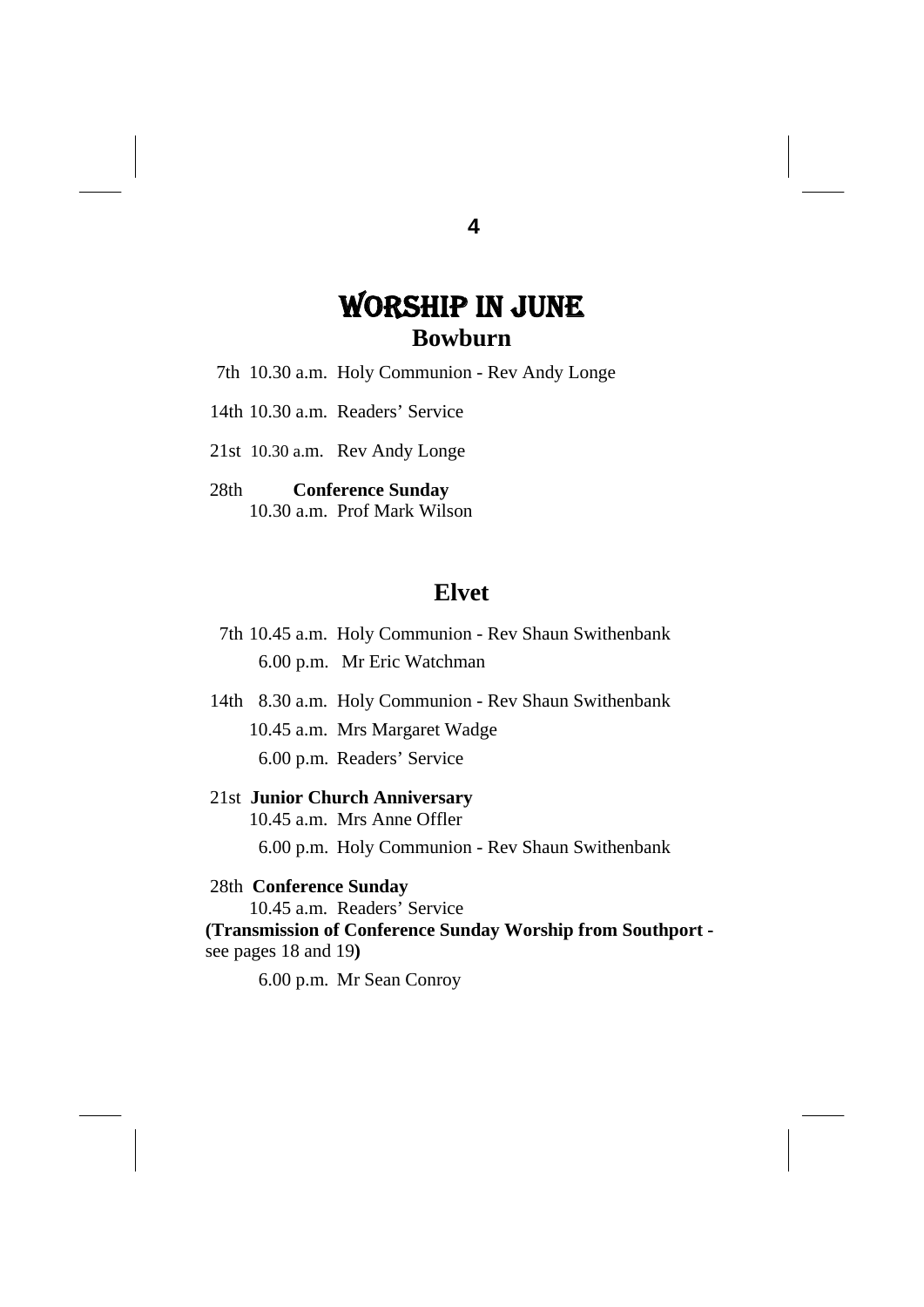## WORSHIP IN JUNE **Framwellgate Moor**

7th 10.30 a.m. Holy Communion - Rev Robert Fisher

14th 10.30 a.m. Mrs Elaine Goy

21st 10.30 a.m. Readers' Service

28th **Conference Sunday** 10.30 a.m. Rev Shaun Swithenbank **(Transmission of Conference Sunday Worship from Southport at Elvet** - see pages 18 and 19**)** 

## **North Road**

7th 10.30 a.m. Readers' Service

- 14th 10.30 a.m. Mr Sean Conroy
- 21st **10.45 a.m. at Elvet**
- 28th **Conference Sunday** 10.30 a.m. Holy Communion - Rev Robert Fisher

*For worship in July and August, please consult the plan or your own church notices.* 

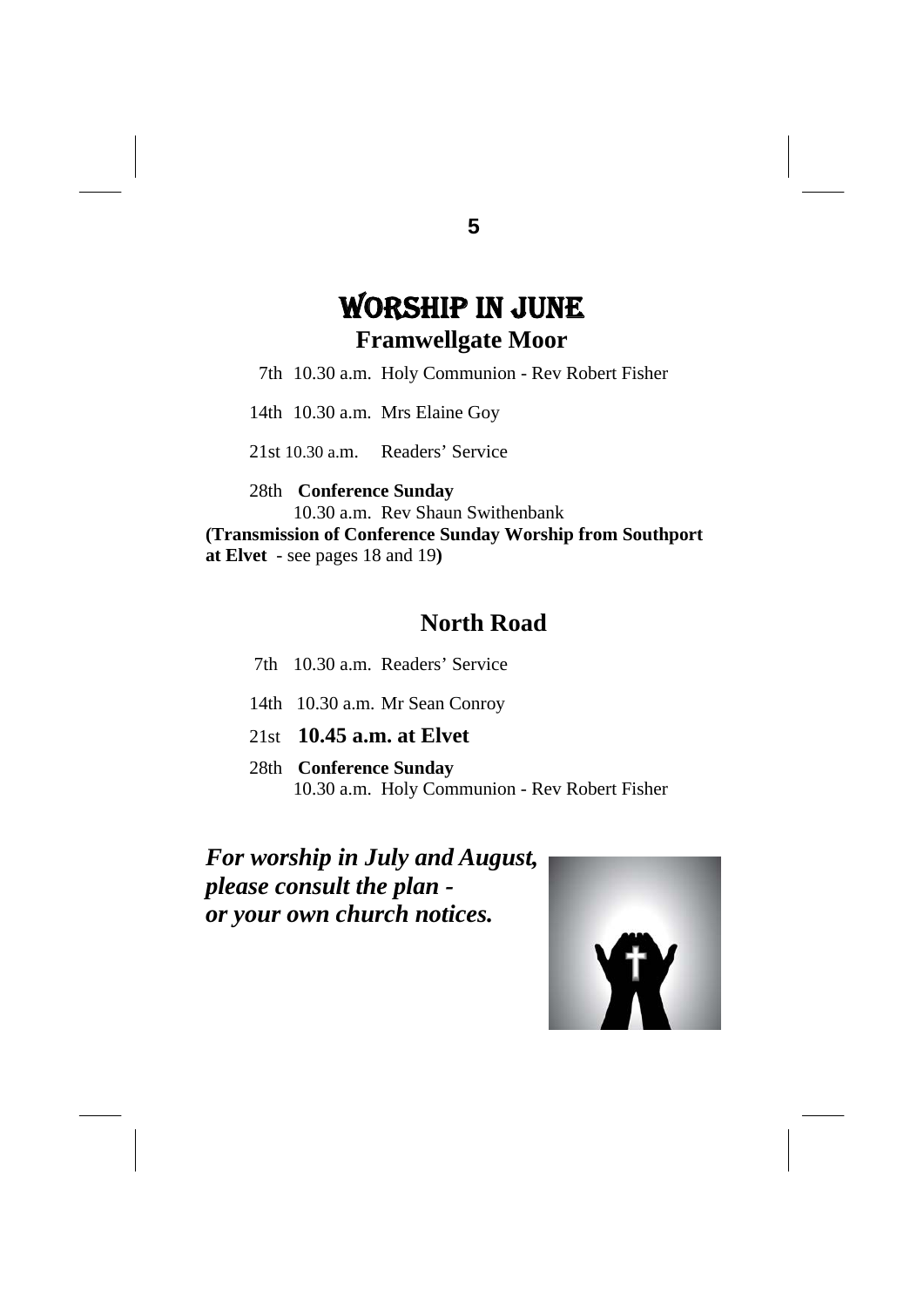#### *RISING STARS AT NORTH ROAD*

*by Edgar Senior* 

The third week in March was a good time for astronomers: the day after the solar eclipse - which many people were able to watch directly because of helpful cloud cover - several new stars were to be seen at North Road.

Our annual Rising Stars concert attracted a good audience and was as enjoyable as ever. Marion's pupils presented a programme of piano music and songs across a range of styles, in the main rising to the challenge of playing on a grand piano and to a large audience.

The concert set off, literally, with a bang - or rather several bangs. Elizabeth played "Five Aunts Boogie", a duet with Marion playing the lower part and also a rhythmic drum part. This was facilitated by Ellie. She was later to play music by Chopin and Schubert with great poise and authority, but in the opening number she knelt down behind the two players and presented the drum to Marion when required - a fine example of cross-generation co-operation.

The programme continued with a dozen other performers, some both playing and singing, too many to detail here, but perhaps I should mention Julia, the youngest, who charmed us with "Chattanooga Choo Choo"; and Adam, one of the oldest, who gave us a commanding performance of his own variations on the old German hymn tune which we sing to the words "From all that dwell below the skies". (The hymn even finishes with an astronomical reference - look it up! [**StF 75**])

Altogether a lovely hour of music making.

#### **North Road's next concert:**

June 6th at 2.30p.m.

Songs of World War One

~~~~~~~~~~~~~~~~

George Hetherington, piano, with singers Eileen Glenton and Eddie Gratton

(**See also page 23)**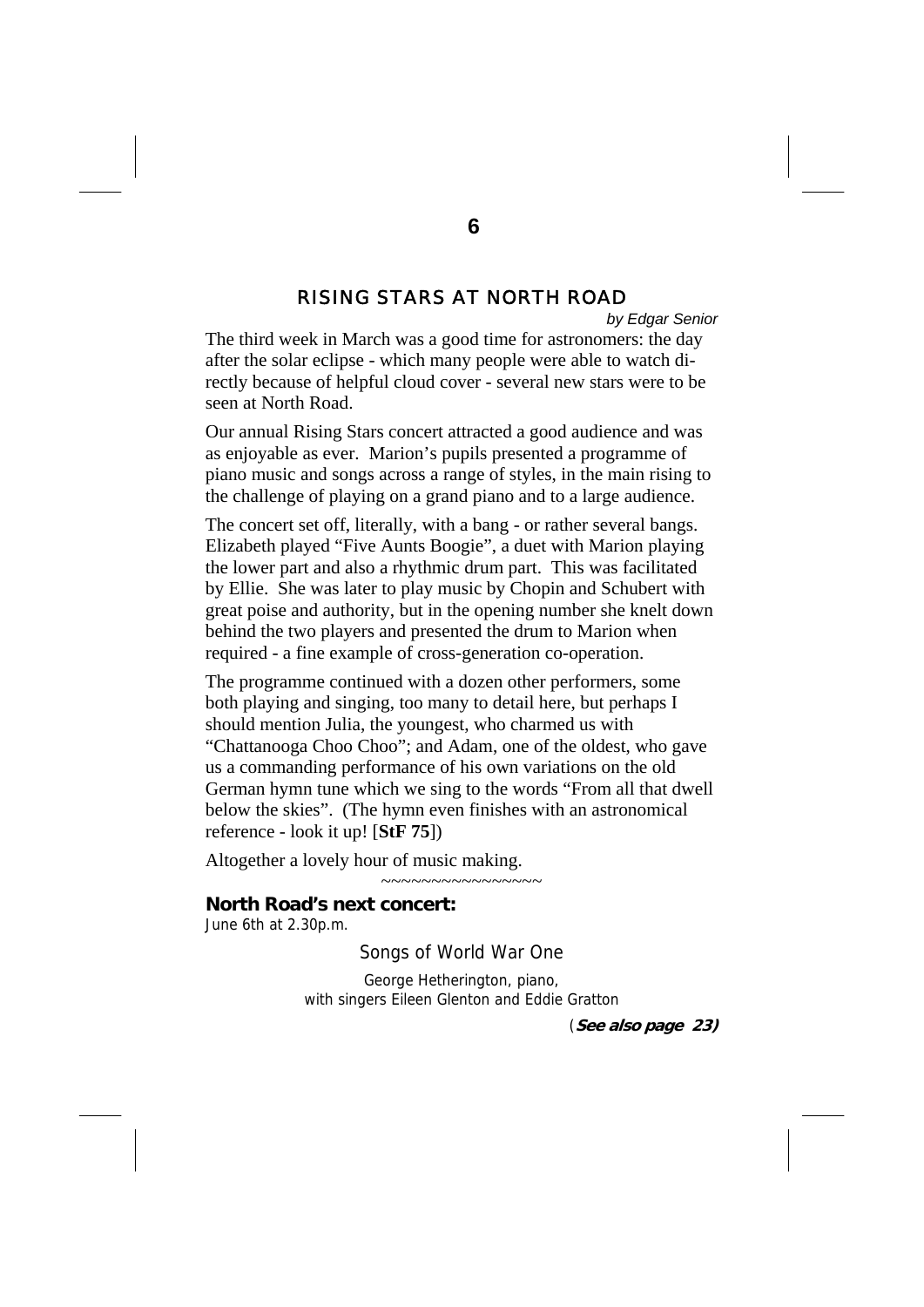**7** 

## **Join the Link**

## *Dear Friends,*

Some of you may know that I am learning to play bridge. It is complicated and challenging and lots of fun. I've met some lovely new people and really enjoy myself.

The rules of the game are difficult to learn and I make a lot of mistakes, especially in my bidding. I get the rules muddled up or I miscalculate my hand and I make the wrong bid. Bridge is played as a partnership game and my wrong bid leads my partner into other wrong bids (all my fault) and makes it difficult to win, because we end up in the wrong contract.

I was playing one afternoon and four times I failed to say "One no trump" when I should have. I commended my partner's patience with me; "People don't usually think of me as patient," my partner said, and, for the rest of the afternoon, she was even more patient with me than she had been before.

Just a thought. Enjoy reading this issue.

*Jackie*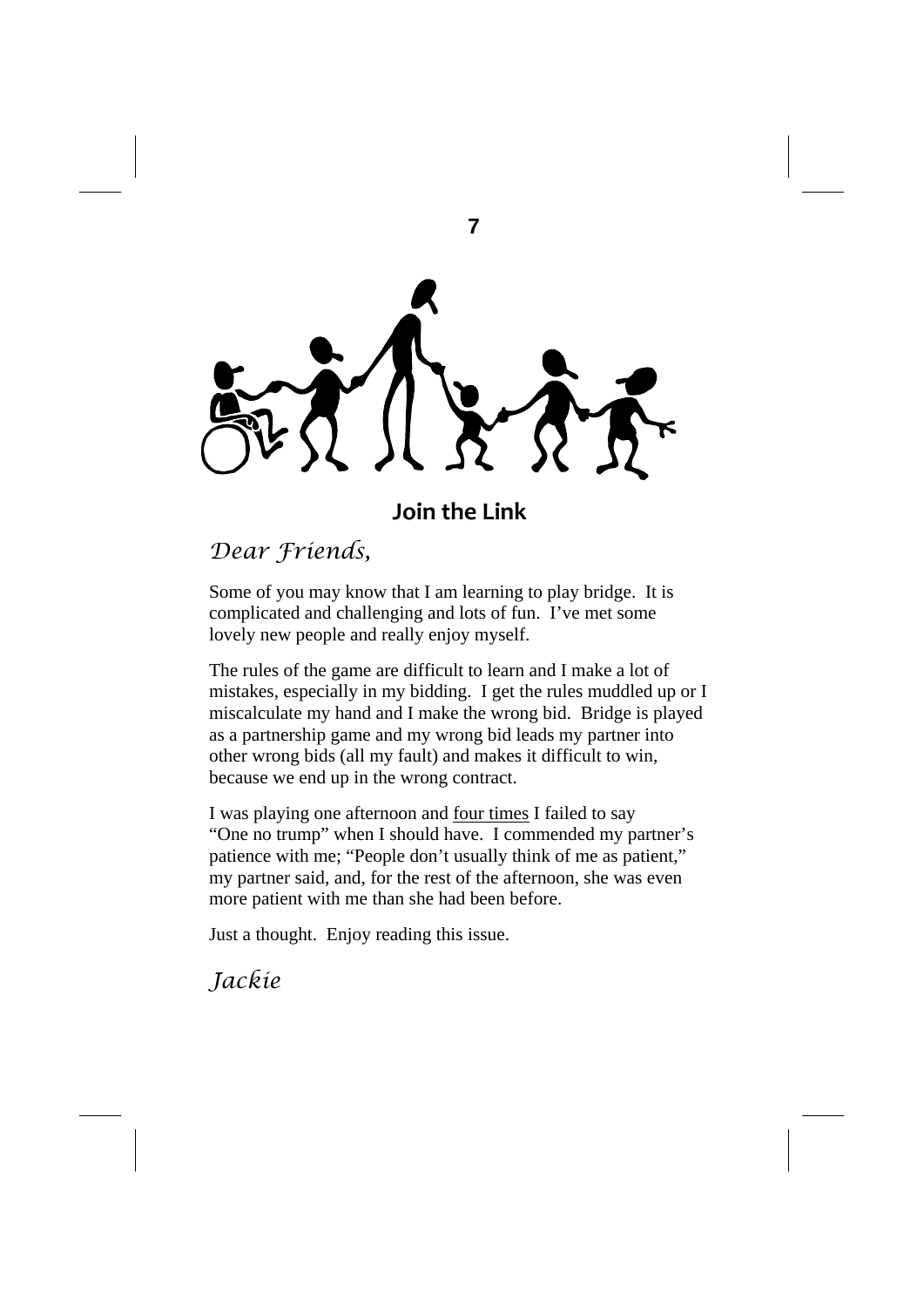

## ANNOUNCING A MAD HATTER'S TEA PARTY, SATURDAY 4TH JULY, 3PM, NORTH ROAD METHODIST CHURCH

Join us for afternoon tea, celebrating 150 years since the publication of "Alice in Wonderland" and learn about author Lewis Carroll's connections with North East England. Tickets £5 from Joan Portrey Tel.0191 3869943 or email joan@portrey.fsnet.co.uk. Proceeds to the Church Project.

#### **Tracing the Carroll Connection along the River Tees. "Curiouser and Curiouser" we find a real café church.**

Charles Lutwidge Dodgson (Lewis Carroll's real name) made many visits to relatives at Sunderland and Whitburn, and he spent part of his childhood from the age of 11, at Croft on Tees, where his father became rector in 1843. The Rectory remained the family home for the next 25 years. To find out more about the North Eastern locations which may have inspired characters in the "Alice" stories, come along to the tea party on 4th July; an easy date to remember, but nothing to do with stars and stripes!

It was actually on 4th July 1862 that Dodgson, then an Oxford Don, took the Dean of Christ Church's three little daughters, including Alice, on a boating picnic on the Thames. To amuse the children, he made up a story of a little girl falling down a rabbit hole into the curious world of Wonderland. The story was later written down and eventually published as "Alice's Adventures in Wonderland" in 1865.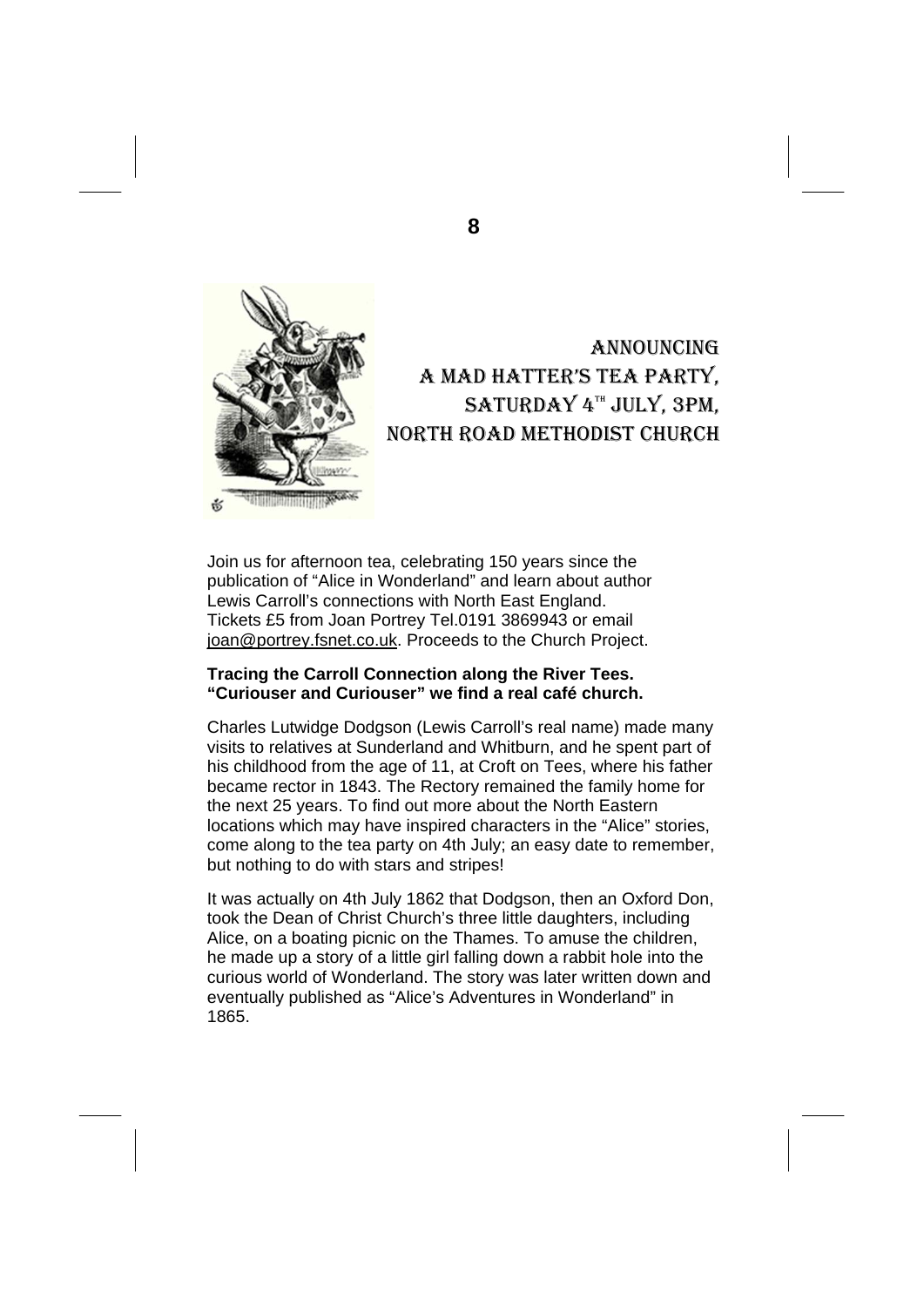Back in February, Terry and I combined a walk on the Teesdale Way, with a visit to Croft Church, where a stone carving is the reputed inspiration for the Cheshire Cat in "Alice". We then discovered a real gem only a couple of miles down-stream at Hurworth. Nothing to do with Alice, but a great place for tea. Last summer, Hurworth Methodist Church teamed up with the Clervaux Artisan Bakery (a local charity supporting vulnerable adults) to run a daily café within the church building. This provides village residents with a place to gather and a venue for community events, including regular toddler groups, Brownies and Messy Church, whilst still retaining the building as a place of worship. The café is open Monday to Saturday, 8.30am-4pm. We can recommend the tea and cake and you can buy delicious artisan bread to take home. Try it!

#### *Joan Portrey &Terry Davidson*

*<><><><><><><><><><><><><><><><><><><><><><><><>* 

#### *A word about Bowburn*

Bowburn Methodist Church has a membership of 30 with an average congregation of about 20 worshipping every Sunday morning. The congregation, of all ages, is drawn mainly from Bowburn and the two surrounding villages of Shincliffe and High Shincliffe.

The present building was built in 1910, following the amalgamation of the "Tin Chapel"- a Primitive Methodist church which was on the top of the hill in Bowburn; and the "Central" Methodist church at the bottom of the hill. Initially, it served the spiritual needs of a mining community. A traditional Methodist chapel, the congregation welcomes newcomers with warmth and fellowship. We also worship God together and bear witness to God through service in the local community.

**Service time:** Sunday 10.30 a.m.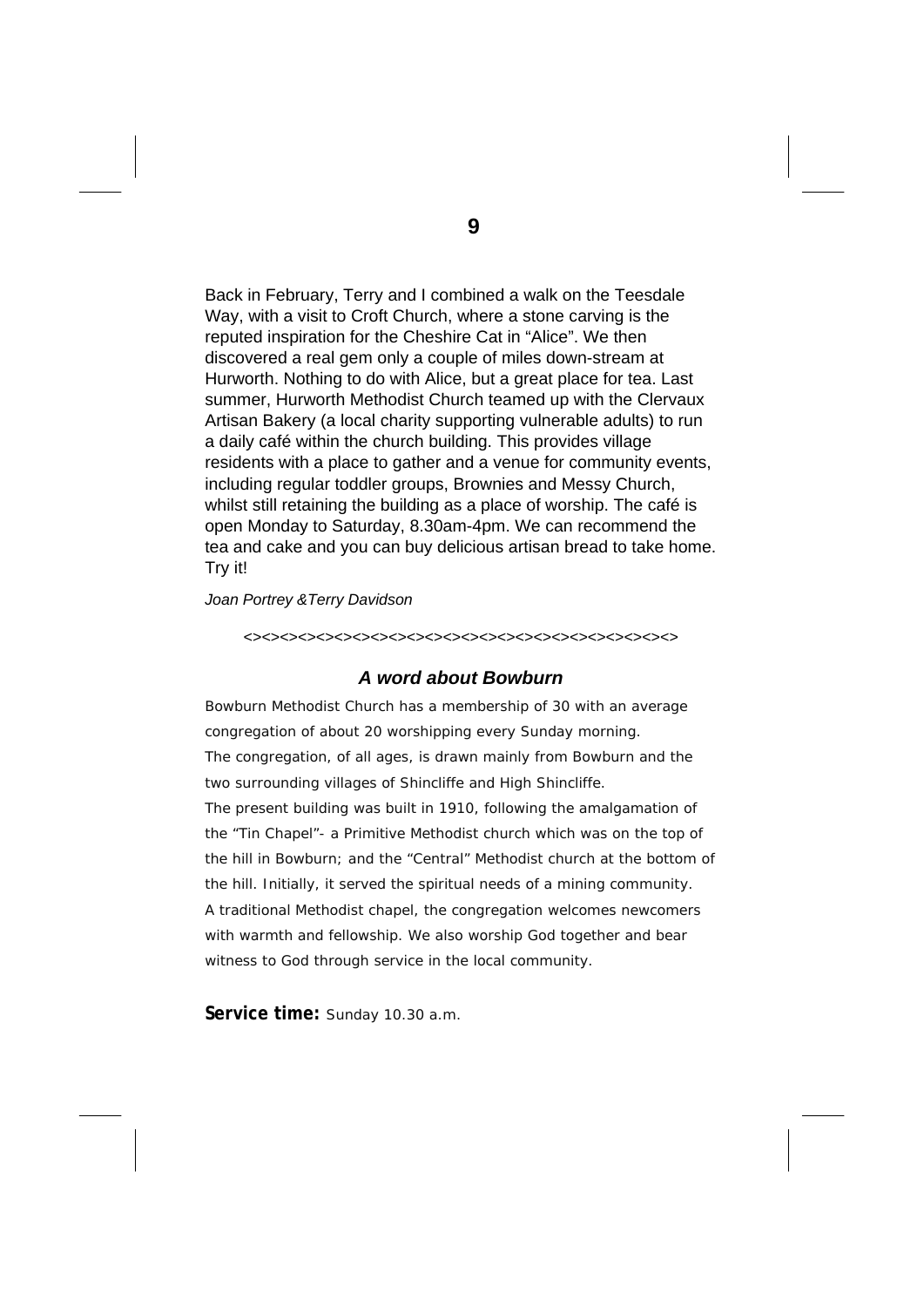#### **Rethink Sanctions**

New data from Freedom of Information Requests to the Department of Work and Pensions shows that people who receive the sickness and disability benefit Employment and Support Allowance (ESA) because of a long-term mental health problem are more likely to have their benefits stopped by sanctions than those suffering from other conditions. These people are currently being sanctioned at a rate of more than 100 per day.

"Sanctioning someone with a mental health problem for being late for a meeting is like sanctioning someone with a broken leg for limping. The fact that this system punishes people for the symptoms of their illness is a clear and worrying sign that it is fundamentally flawed," said Paul Morrison from the Joint Public Issues Team of the Methodist Church. "Churches have increasingly seen people in desperate need because they have been sanctioned. The suffering and injustice we have seen caused by the sanctions system deserves serious scrutiny."

Paul also appeared on BBC Radio 4's File on 4 to talk about these findings and how sanctions are too often penalising the vulnerable.

…………………………………………...

#### **A thought from a Bible verse**

#### **1 Timothy 1: 16**

.. in me … Jesus Christ might display his perfect patience as an example to those who were to believe in him for eternal life.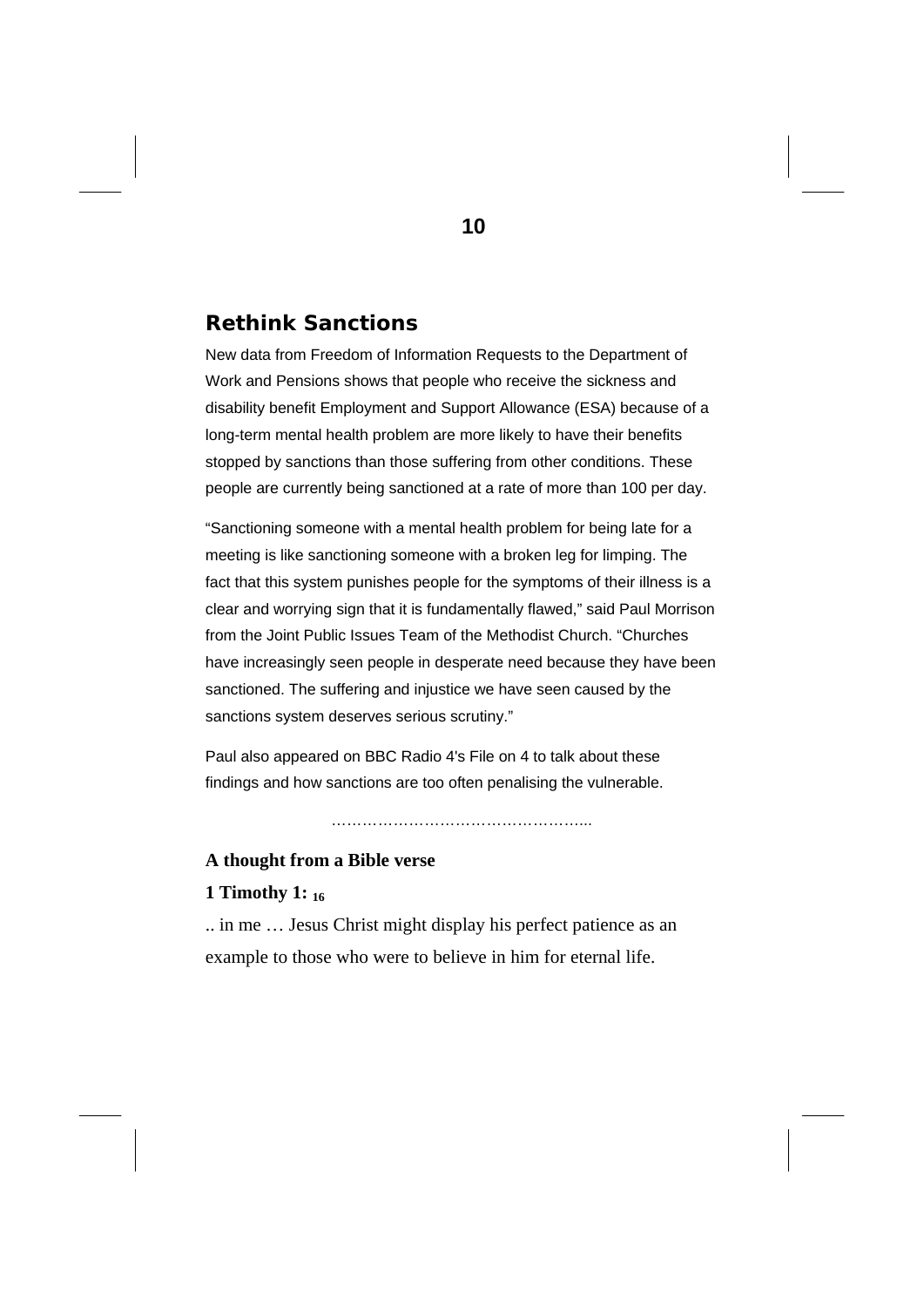#### **FRAMWELLGATE MOOR METHODIST CHAPEL 146th ANNIVERSARY (1869-2015)**

#### **Preacher: Mr T. Sterling Duets: Mr and Mrs Woods**

We celebrated our 146<sup>th</sup> Chapel Anniversary on a lovely Spring day. The Church was warm and welcoming due to the many Spring flowers which had been arranged and the extra installation from the new windows, which we have been able to fit within the last few months.

We have invited one of our regular visitors to write a short piece about her experience –

"A number of Carrville Ladies were very pleased to be able to attend Framwellgate Church on  $21<sup>st</sup>$  February to share in celebrating their Chapel Anniversary service.

The very warm welcome at the door – and then seeing the hard work that had been carried out since our last visit – the new windows and new carpet on the stage – made you realise the tremendous faith of the members of the Church.

The guest preacher, Mr Tom Sterling from Lumley, gave a very moving talk – interspersed with the singing of rousing hymns and listening to two lovely duets – led to a very emotional testimony by Amy Sterling, wife of Andrew (Framwellgate Moor's recent lay worker) on the miracle birth of their son Isaac who we were all pleased to see as good as gold in his carrycot.

The afternoon ended perfectly when we chatted with old friends whilst enjoying an excellent tea, even ending with 'Doggy Bags' to take home.

How thankful we felt that our Churches are open for us to attend these Anniversary services when we remember the past and pray for the future."

DOROTHY METHERELL CARRVILLE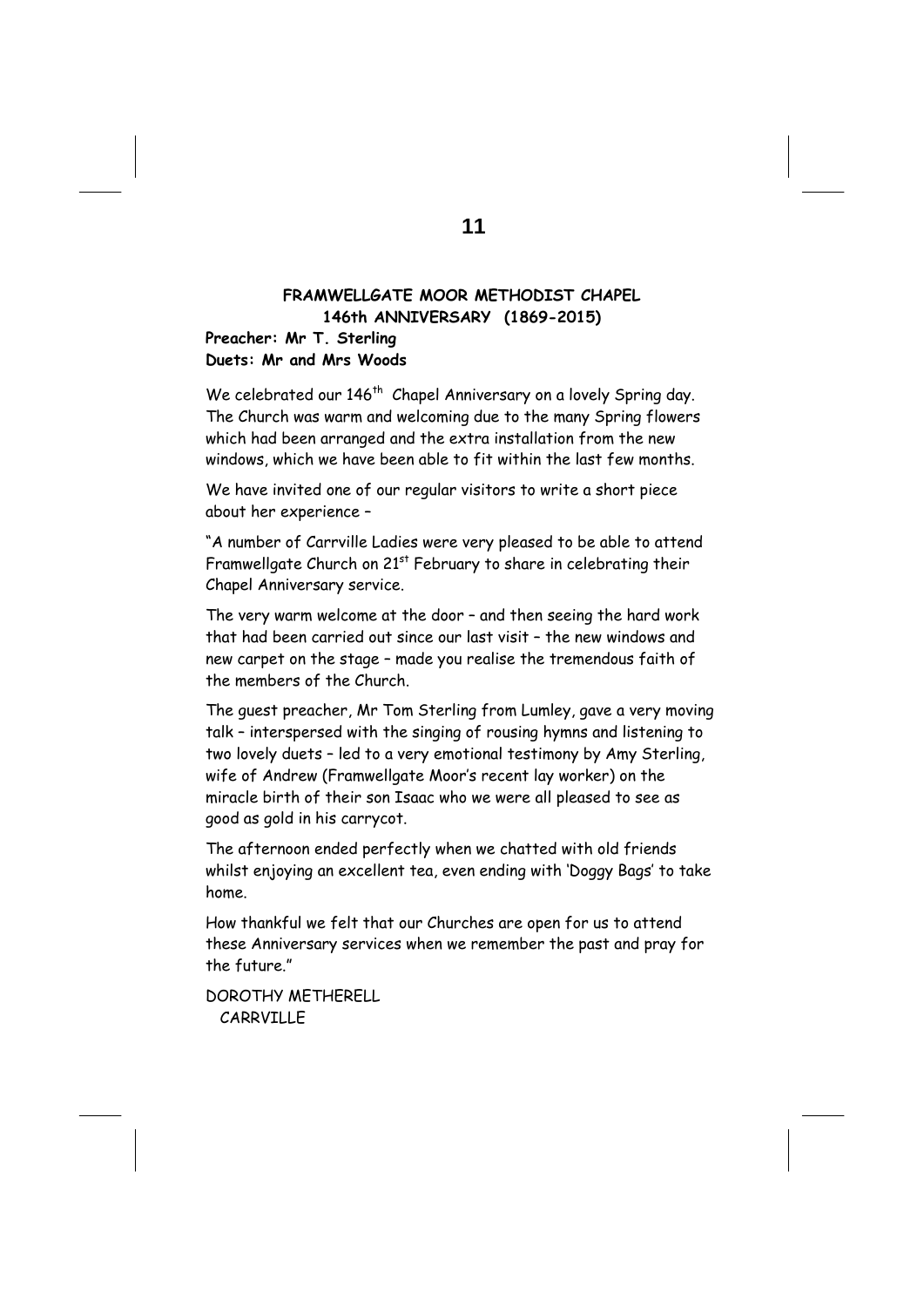## *BAPTISMS*

We have welcomed into the family of the Church 26 April April Ethel Andrea DOWSON and Sienna Rae GIBSON (Elvet)

## *FUNERALS*

Our condolences to the families and friends of those whose funerals have been held in our churches.

25 February Margaret TILLEY (Elvet)

#### 14 April Anne ALLEN (Elvet)

||||||||||||||||||||||||||||||||||||||||||||||||||||||||||||||||||||||||||||||||||||||||||||||||||||||||||||||||||||||||||||||||||||||||



On April 26th, 2015 we lit a candle on the Elvet War Memorial.

The candle was lit in memory of Elvet member Private 2622 Thomas William Jarvis of the Durham Light Infantry who lost his life exactly 100 years earlier on April 26th, 1915, at the Second Battle of Ypres.

*Lest we forget.*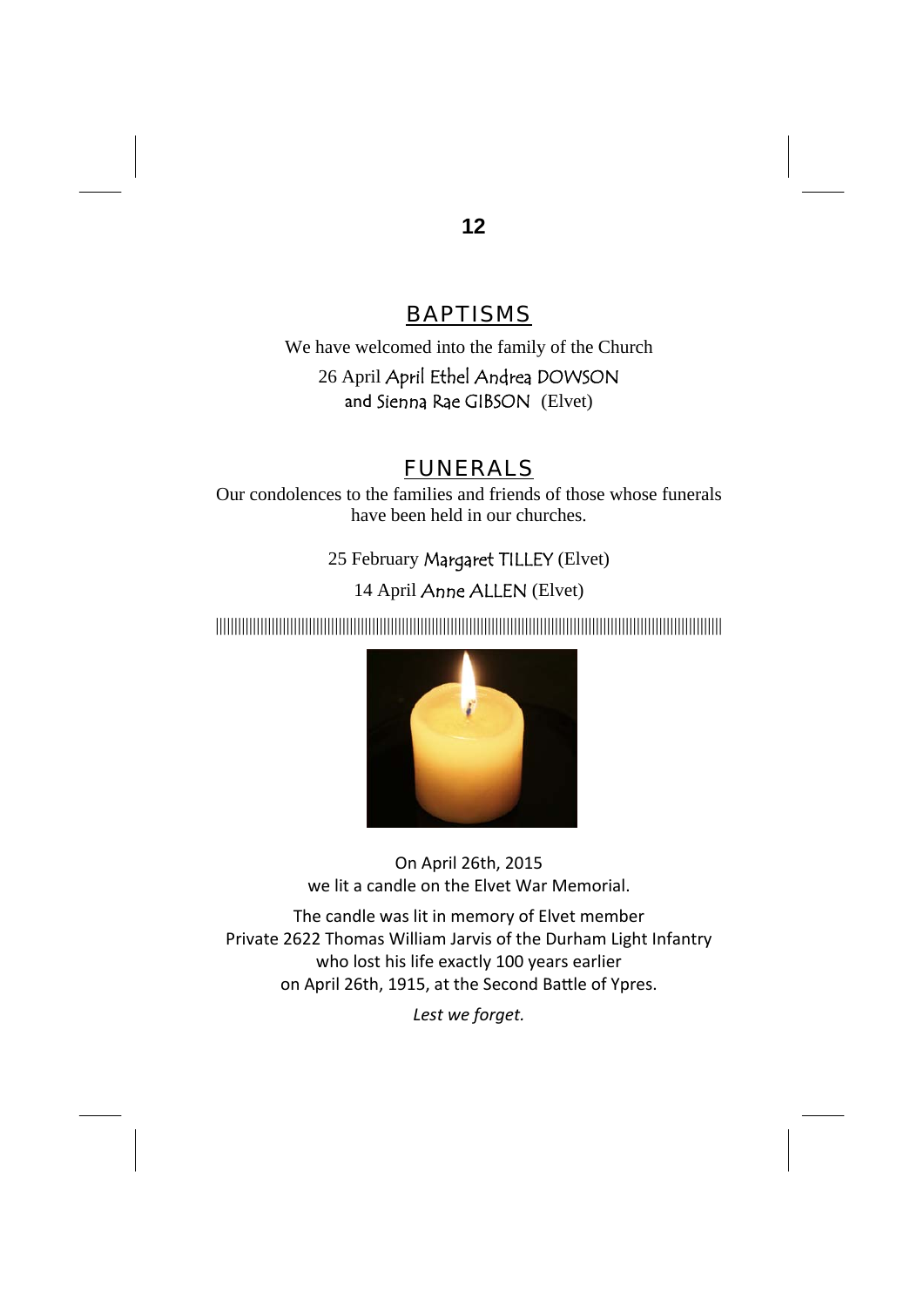#### **Your editor was charged by Elvet's Senior Steward to write Elvet's piece for the next Circuit plan (July‐Sept). Her arƟcle is reproduced below.**

On March 8th, we at Elvet hosted a service attended by visitors from all over the circuit as well as our own congregation. The President of Conference, Rev Ken Howcroft, was visiting to share in our morning worship and preach. He challenged us to be worthy of the sacrifice which Jesus made for us, and for all, in His willing giving of himself. Mr Howcroft stayed on for a shared lunch, and he and others joined our Chinese congregation for their usual Sunday afternoon worship.

Another shared event saw us welcome choir members from North Road Methodist and St Oswald's Anglican churches, who joined our own choir to sing Stainer's "Crucifixion" on Passion Sunday (March 22nd). The quality of the music and the singing, conveying their spiritual message, was very high.

In addition to special events such as these, we continue our life of worship, work and witness week by week. The Chinese congregation is well established and continues to grow: Methsoc meets in our Upper Room on Sundays in term-time; Thursday Club and Lunch Stop welcome everyone, providing opportunities for congregation members to work and/or have fun with noncongregation members; Mondays and Tuesdays see enthusiastic members of the uniformed organisations enjoy their activities.

Signs of growth: our Monday evening housegroup has become so big that it has split into two and people who did not go to the original group have joined in at the new venue; in addition, four more congregation members have completed the training and become worship leaders.

*(ConƟnued on page 14)*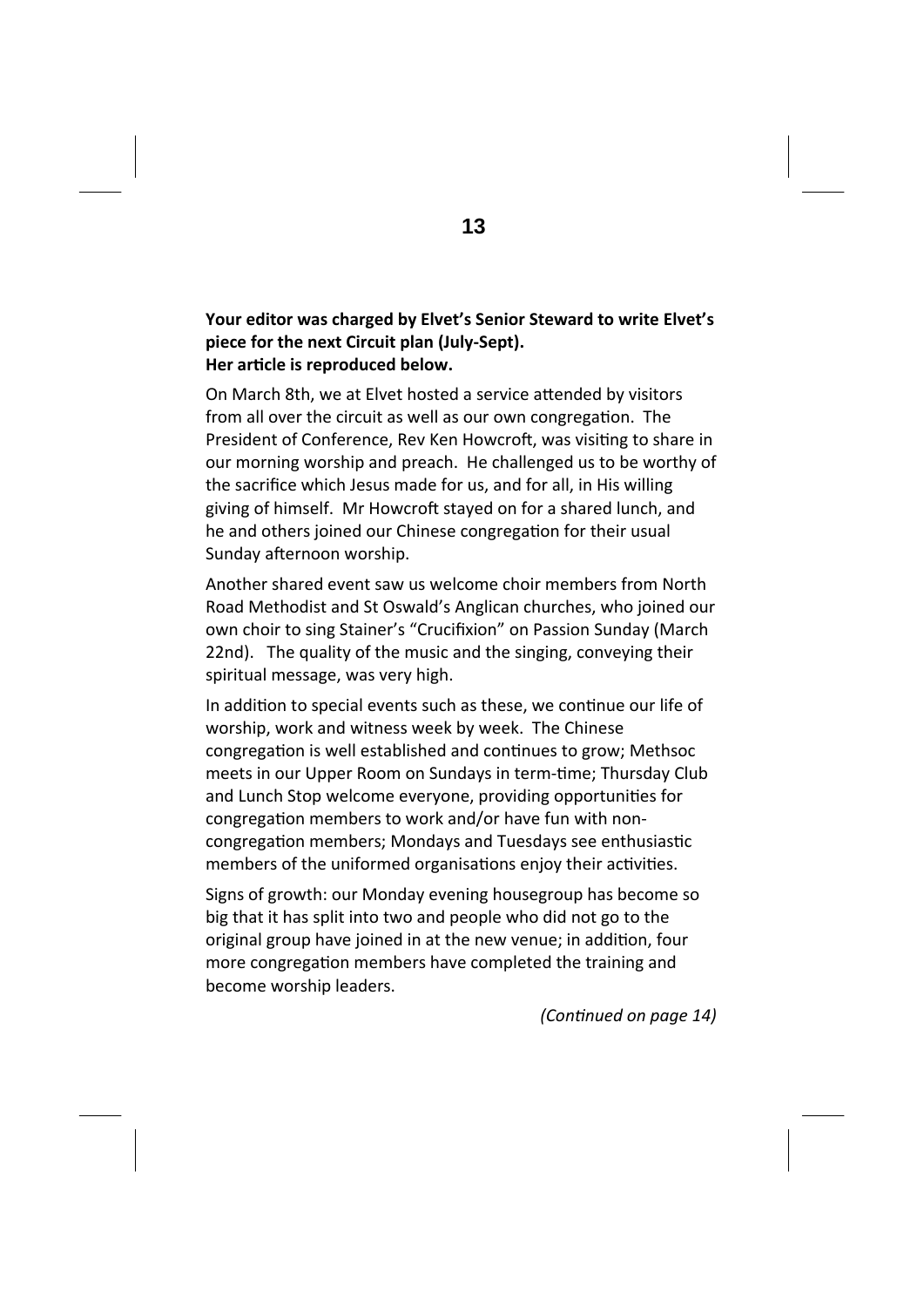

#### *(ConƟnued from page 13)*

We are very lucky at Elvet to have a small army of dedicated behind-the-scenes workers - our gardens are beautifully kept by one team, another does small repairs and odd jobs round the building, our crèche is staffed Sunday by Sunday, catering is done for events large and small, and sound and visuals have another team of (in my view) very clever workers. Finally, our website, so important in the modern age, is constantly updated and can be found here: http://www.elvet-church.org.uk/.

Elvet opens for Foodbank between 1.30 and 3pm on Tuesdays.

September will see the launch of our next project. We will be raising money for Grace Haven Orphanage in Myanmar (Burma), a Christian charity run by Rev. Daw Ma Lay and her husband, a retired Detective Inspector from Durham Constabulary.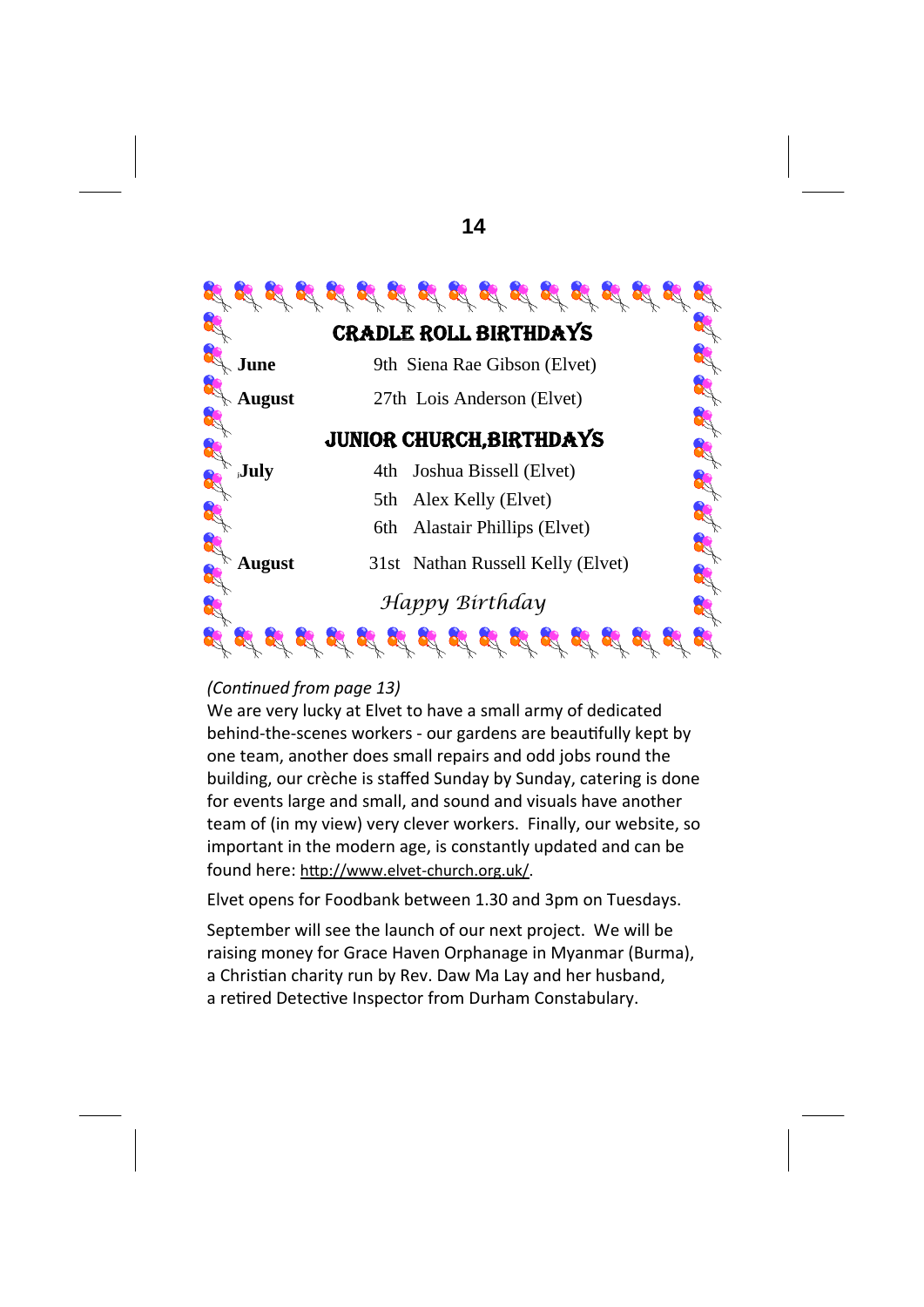#### **ADVANCED NOTICE OF FUNDRAISER FOR ELVET FLOWER FUND**

Our church was yet again beautifully decorated for Easter - thanks to Rosemary, Jeanette and the Flower Team. However flowers, containers and equipment and tools are expensive and there is a shortage of spare cash in the flower fund. To try to boost funds, Sue and Paul Harrison are holding a garden open day at their home in early June (date yet to be confirmed).



Your visit can be at your leisure but can also include an optional mystery trail around the grounds; solving clues as you go (no horticultural knowledge is required). There will also be a plant stall and of course refreshments (morning visitors will be offered a light lunch, p.m. visitors will be served afternoon tea.).

The gardens will be open come rain or shine, but there will be seating for eating if weather is inclement!

If anyone would like to donate plants/pots/ or assistance on the day, please contact the Harrisons on 0191 3861550 and remember to look out for posters, or updated details on the church calendar, if you want tickets.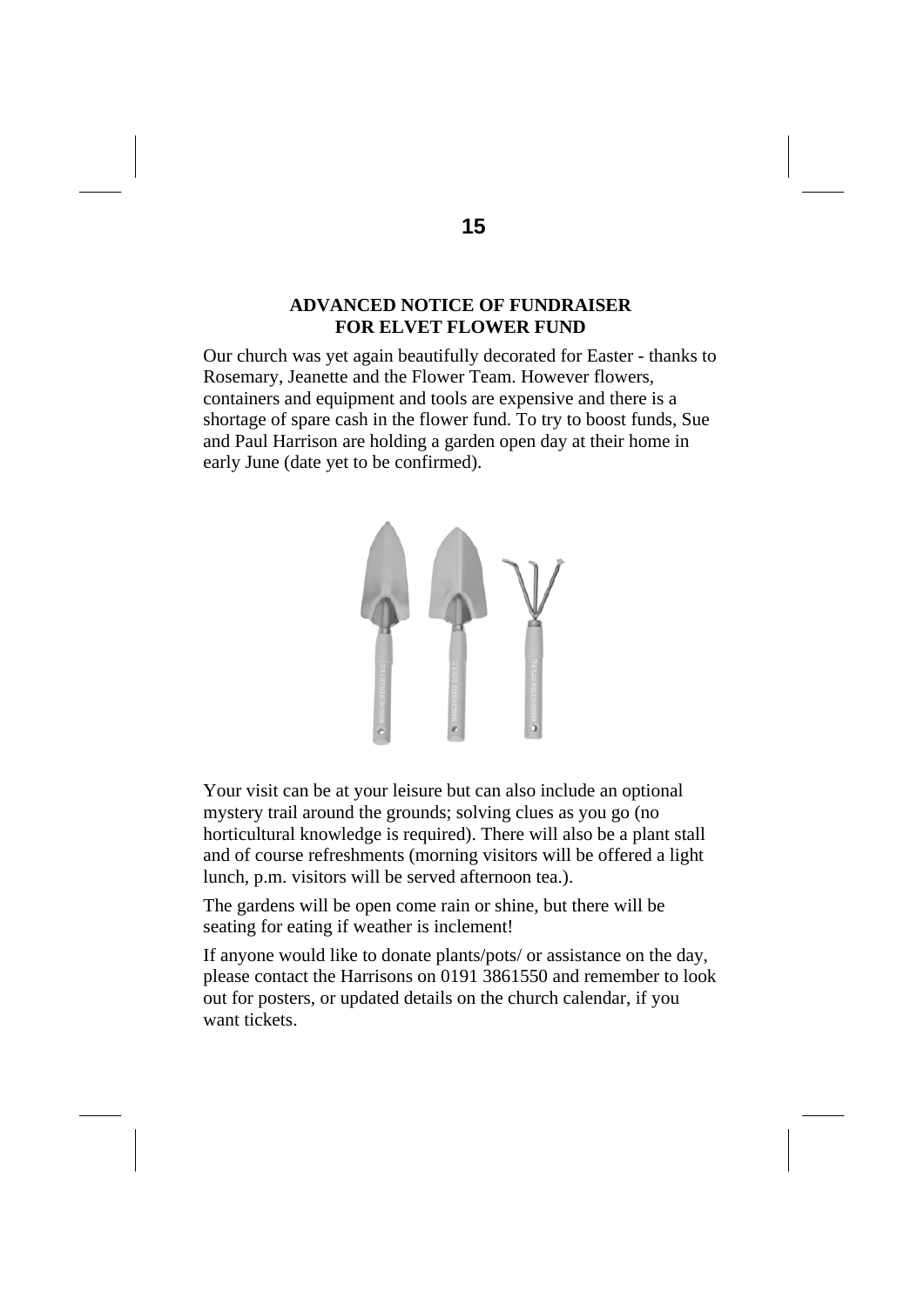#### **Trivial Pursuits? The visit by the President of Conference Ken Howcroft**

The third week in Lent, March 8th, saw Elvet Methodist church host a united service for the circuit. It was wonderful to welcome so many members from other churches on a fresh spring morning. Elvet was doubly graced as the President of Conference, Rev. Ken Howcroft, was visiting the church to share in the morning worship and give the sermon.

Shaun welcomed Rev. Howcroft as 'Our man in Rome' as he had previously been looking after the English language Methodist Church in that city as well as being the Methodist representative to the Vatican, amongst other roles. Rev. Howcroft's sermon focused on the Gospel reading from John 2 where Jesus goes to the temple and overturns the moneychangers' tables; and Exodus 20 where God gives the ten commandments to Moses. The congregation were also challenged to consider whether the giving up of chocolate for Lent might be regarded as trivialising the sacrifice Jesus made for us.

Following the service we had a delicious shared lunch, beautifully presented, in the church hall. After lunch Rev. Howcroft was invited to relate some of his experiences in his role as President. He told us he had had a few humbling episodes from visiting different parts of the country and seeing different initiatives that were taking place in order to share the Good News. A particularly moving story came from Rotherham. It took place around the time the sensitive abuse reports broke. The council offices were opposite the Methodist church and the church wanted to pray for the situation. The church sensitively realised that for some, coming into church to ask for prayer would be very difficult and daunting. Instead the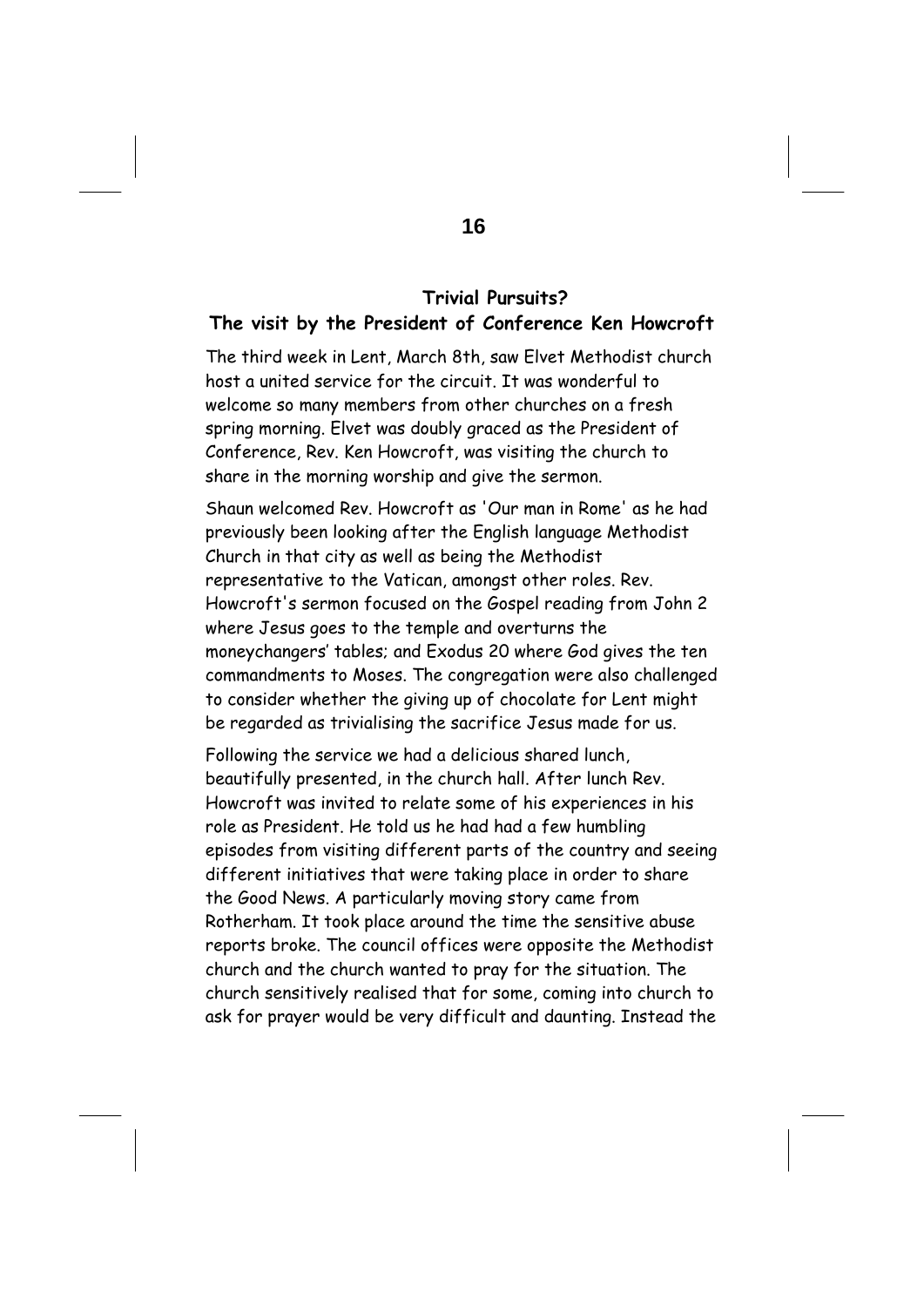church invited members of the council and public to tie ribbons on the church railings as a sign that prayer would be appreciated in connection to the revelations that were occurring. Ribbons did appear and the church was able to hold the council and others, including victims, in prayer. Another positive story came from Hull. A church with a very small membership had been able to continue because a larger church had agreed to manage various administrative roles of the smaller church. With this burden being lifted the smaller church could focus on other aspects and had seen its membership increasing.

The President commented that he felt very supported by the prayers of those who followed his travels electronically wherever he went in the country. A presidential candle is given to the various districts and churches that he visits. This is to be lit to remind members that we are prayed for and to prompt us to pray about the work he is doing. With his hectic schedule, Rev. Howcroft forgot to bring Elvet's candle! Well, we are all only human aren't we? However, he made a point of getting the candle to Shaun, personally, at the earliest opportunity and it now sits on a table near the sanctuary where it is lit each week.

The busy day continued with the President of Conference and those of us left, joining the Chinese Church for their afternoon service. He was presented with a gift which he was delighted to accept. Rev. Howcroft also took part in the Chinese Church service.

It was a great honour to welcome Rev. Howcroft to our Church and we hope he will be able to visit us again.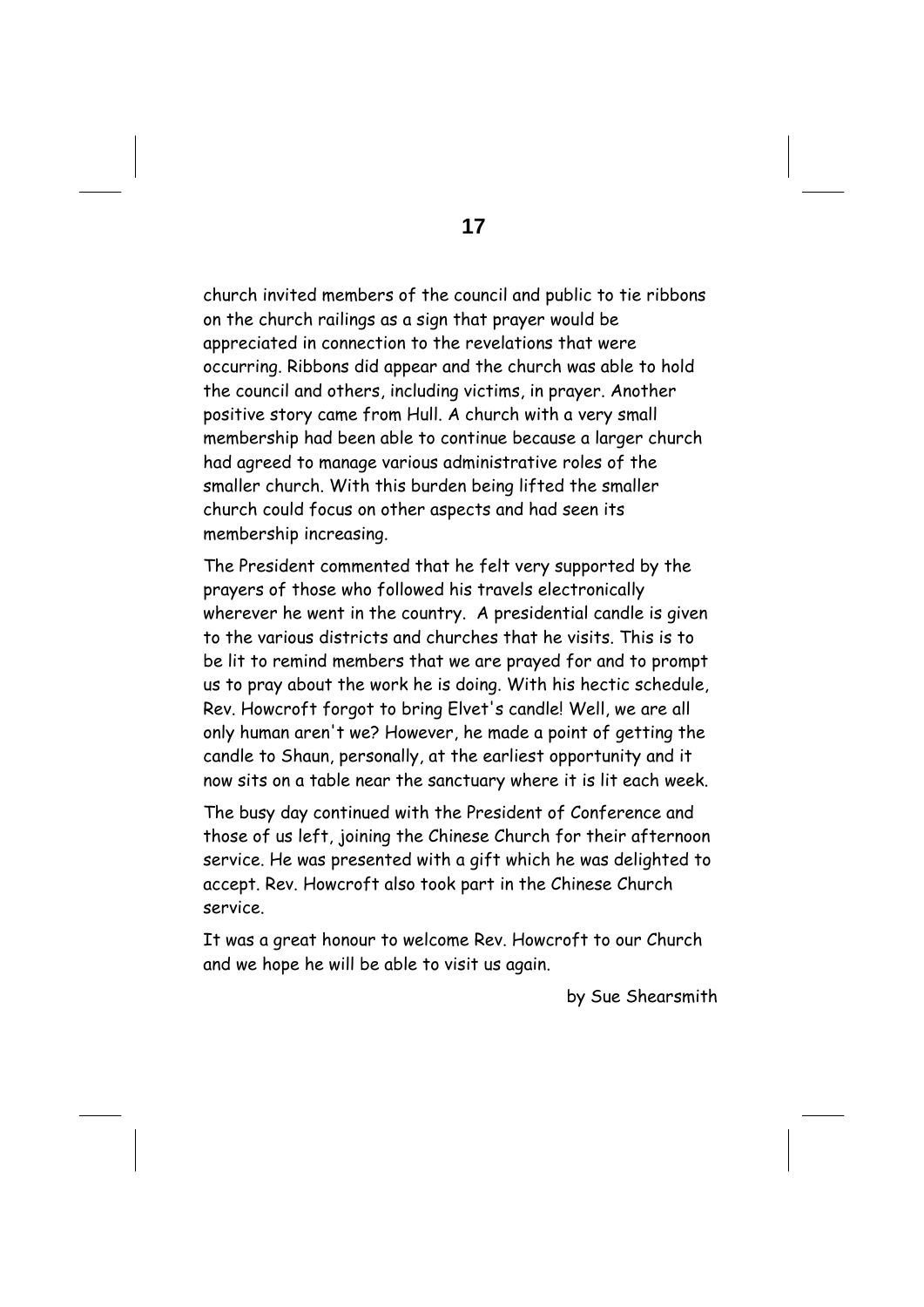

#### **The Methodist Conference 2015 June 25th - July 2nd in Southport**

The Conference is the governing body of the Methodist Church under God. It has responsibility for the government, discipline, management and administration of the life of the Church. Members of the Conference hold a trustee responsibility. The Conference is also a place for worship, thanksgiving, Ordination and celebration. The business of the Conference is done by seeking the will of God through conferring together.

Visit: http://www.methodistconference.org.uk/about

#### **Coming to the Conference**

As well as its 306 representatives and associate members, the Methodist Conference welcomes interested visitors and anyone may attend the open conference sessions, visit the exhibition or attend fringe events. There are very few closed sessions and these are clearly indicated in the agenda.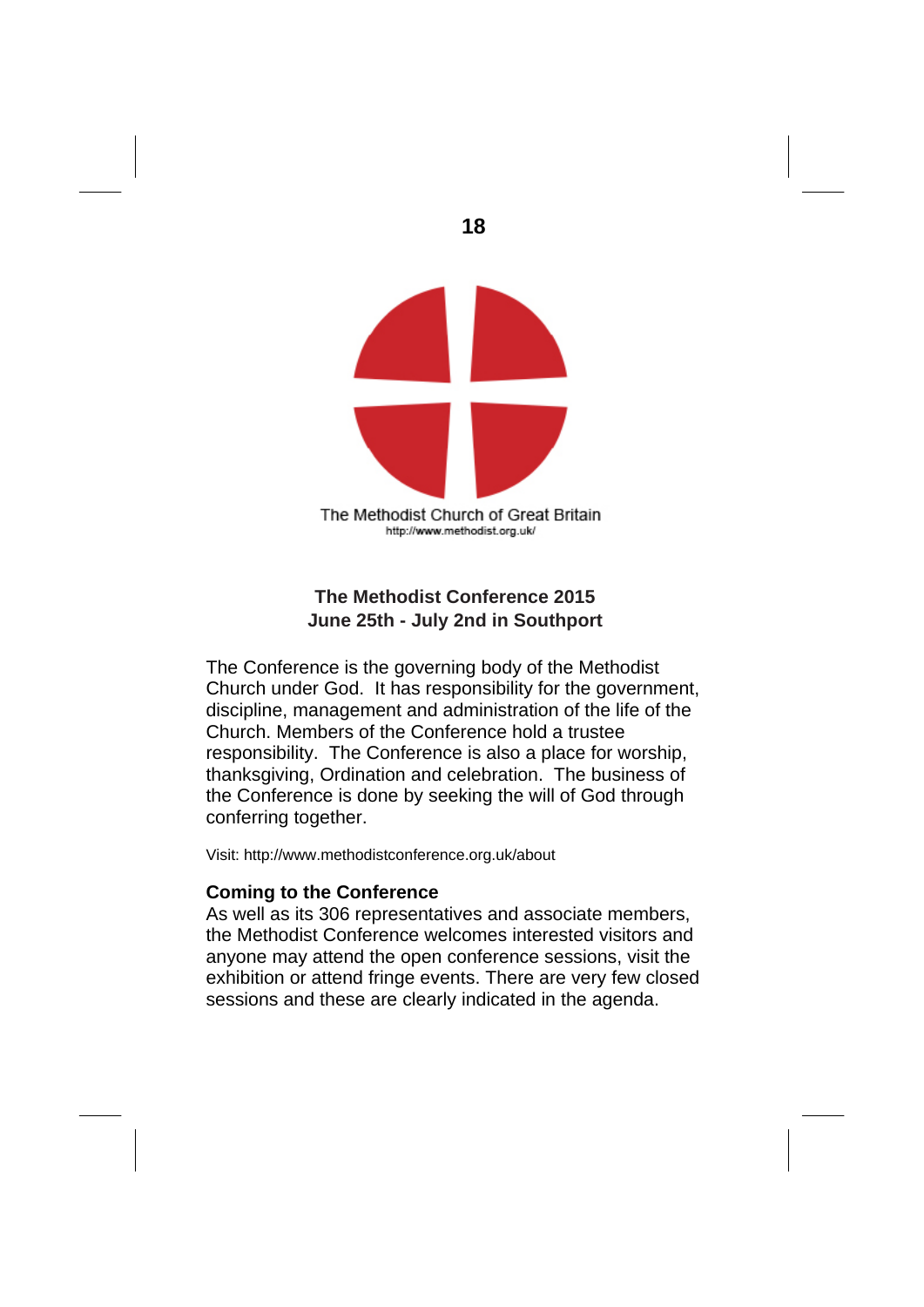Visitors do not need a ticket except for the Opening of the Conference on the afternoon of Saturday 27 June and the Conference Sunday Worship on Sunday 28 June. You will also need a ticket if you wish to attend one of the Ordination services.

#### **Ordinations**

The ordination of new presbyteral and diaconal ministers has become a highlight of the Conference week. Having been received into full Connexion at the service of Sunday Worship in the morning, presbyters, deacons, family and friends travel to local places of worship to be ordained.

Ordination Services will take place this year on Sunday 28 June. Tickets are free, but applicants are limited to four tickets to any one Conference service.

Online ticket orders can be placed after 9am on Monday 30 March and a link to our bookings page will be available on the website, www.methodistconference.org.uk/about. If you do not have access to the internet, it will be possible to place an order by telephone. Details of how to do this will be published on the same website.

Elvet Methodist Church hopes to broadcast Conference Sunday Worship during the morning service on June 28th and Framwellgate Moor Methodist Church hopes to join them.

Deacon Annette Sharp will be ordained at Blackburn Cathedral on the evening of June 28th at 6.30pm. Tickets can be obtained from Penny Bissell.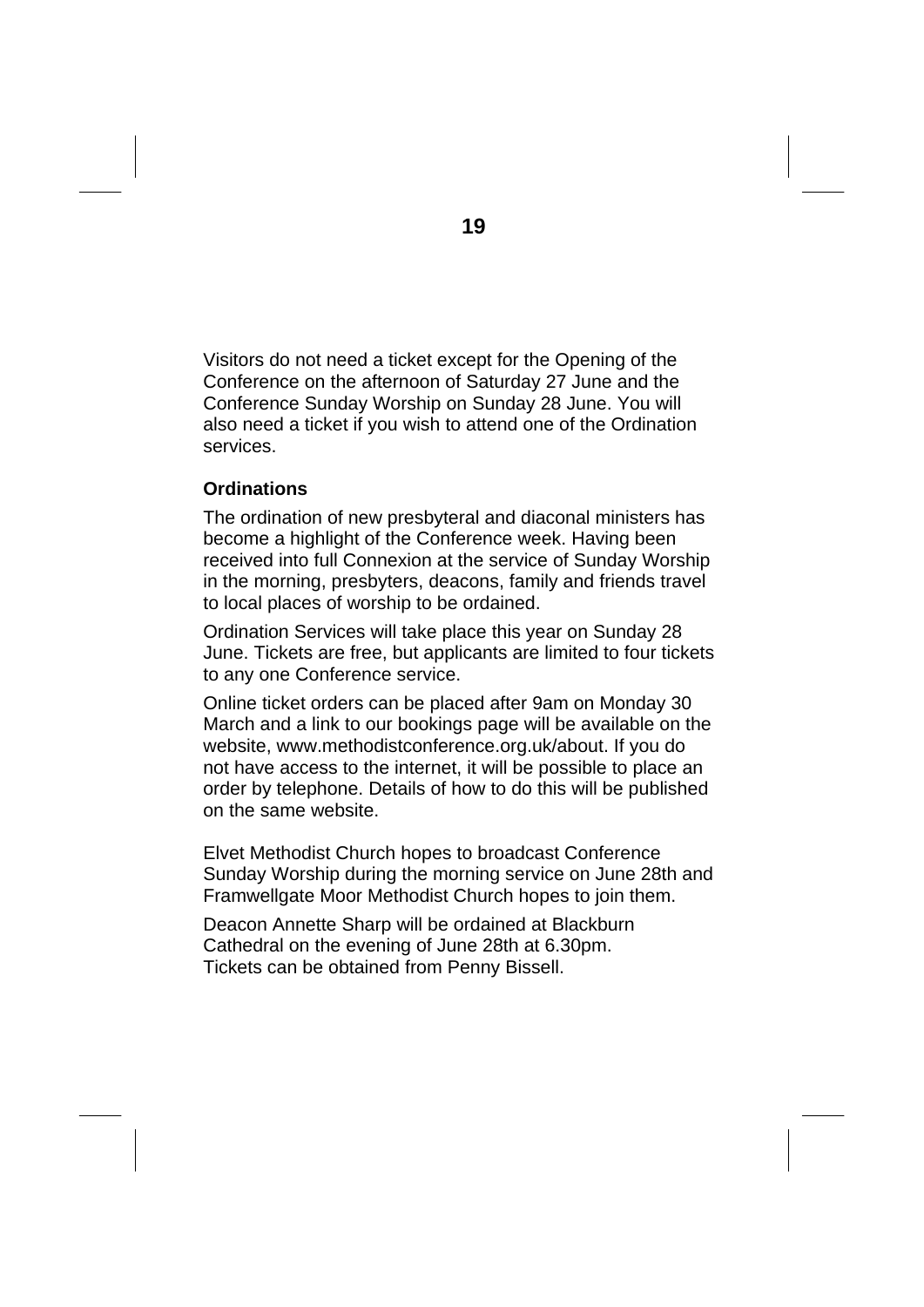#### **ELVET COMMUNION COLLECTIONS**



#### **Amounts raised in recent collections:**

December '14 for St Cuthbert's Hospice £84 January '15 for St Cuthbert's Hospice £48 February '15 for Global Care (NE) £148

In the next few months we are collecting for:

#### **June - Great North Air Ambulance**

SCONTAGE solution directly and forest destruction directly and forest destruction directly and forest destruction directly and forest destruction directly and forest destruction directly and forest destruction directly an The Great North Air Ambulance Service (GNAAS) operates three helicopters, 365 days a year, across the North-East, North Yorkshire and Cumbria. GNAAS crews respond to around 1,000 call outs each year and on board our aircraft are specialist trauma doctors and paramedics, who bring accident and emergency expertise to the scene.

whether it's in a city centre of a remote modifiant, our medics<br>respond to wherever they are needed in the shortest space of time. The helicopters are never more than a 15-minute flight from the nearest hospital. This year, we are taking place. This year, we are taking place. This year, we are the set of Whether it's in a city centre or a remote mountain, our medics

#### **July - Action for Children**

Jury - Action for Children<br>Action for Children supports and speaks out for the most vulnerable children and young people in the UK. They support families at critical times and with difficult problems. They help find carers for children who can't live with their families. They help vulnerable and excluded young people. They provide specialist help and support for disabled children and in their schools they help children and you<br>people reach their full potential. In 2009 the society celebrated people reach their rail petermal. In 2000 the society core<br>140 years of helping the UK's most vulnerable children. disabled children and in their schools they help children and young

#### www.mrdf.org.uk/pages/harvest\_service.php You can also order a free **August - Benevolence Fund**

An emergency hardship fund for immediate distribution to needy Distributed at the discretion of the Minister. cases within the Church and its community.

**NEW BRANCEPETH FLOWER FESTIVAL**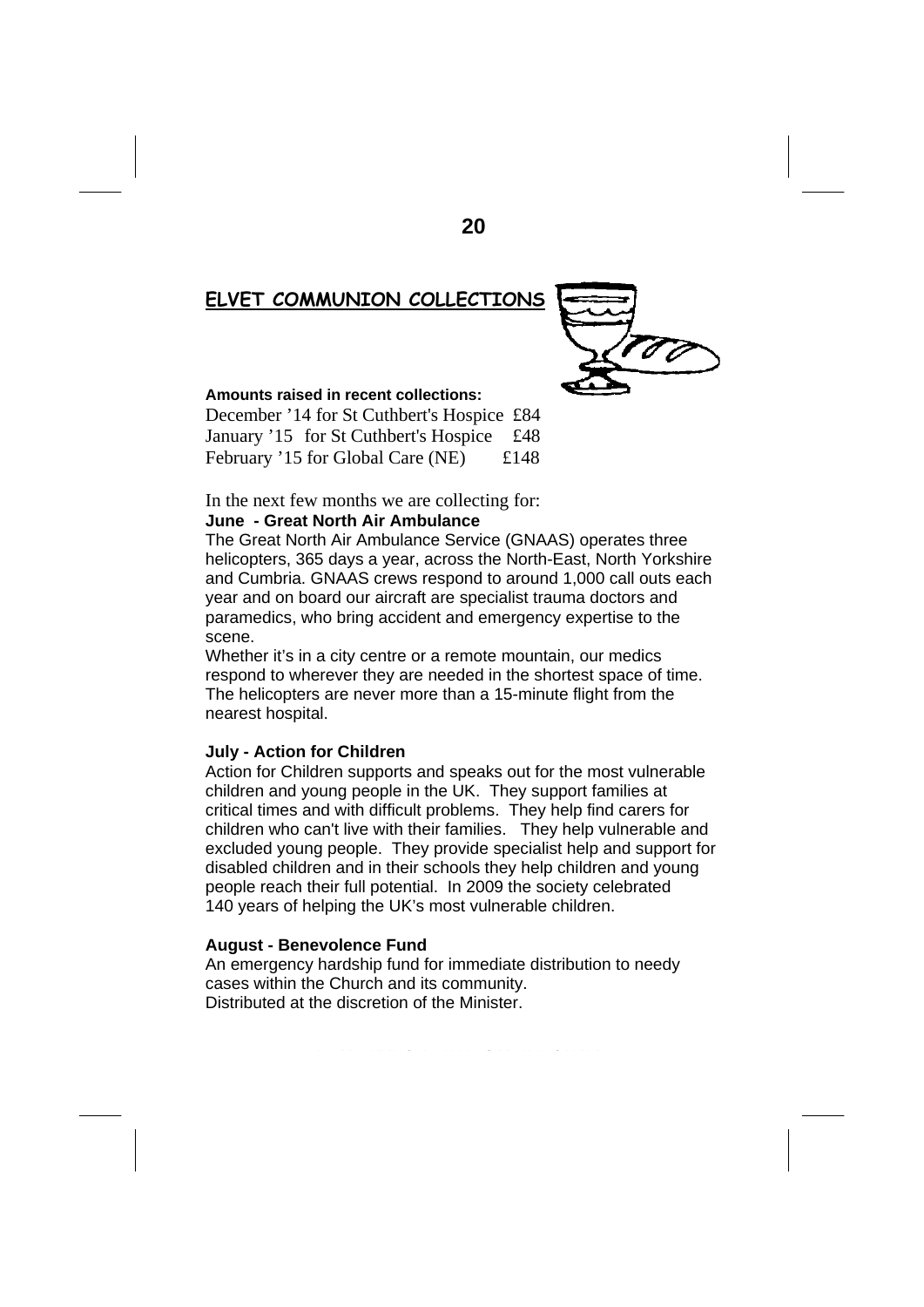**"More things are wrought by prayer than this world dreams of"** 

Tennyson



I have updated the information about **Elvet's Prayer Group** on "The Week at …" pages; viz:

Mon 2.00 p.m. **Prayer Meeting** (1st & 3rd Mon)

I commend this group to readers;

you can go along or you can ask for prayers to be said.

Please remember the validity of the quotation from Tennyson above.

**Framwellgate Moor** also has a prayer group and I was able to attend one Tuesday recently.

Tuesdays 10.00 am **Prayer Meeting** 

I was very impressed by this group of faithful Christians.

Do you know why?

Because their prayers were full of thankfulness and praise.

So here is another group you can join or make prayer requests to.

On another topic, I have also updated the information about **Elvet's Women's Fellowship**; viz:

Wed 2.00 p.m. Women's Fellowship (1st Wed)

The Fellowship Group meets immediately after Lunch Stop so there is the opportunity for a very full and enjoyable afternoon.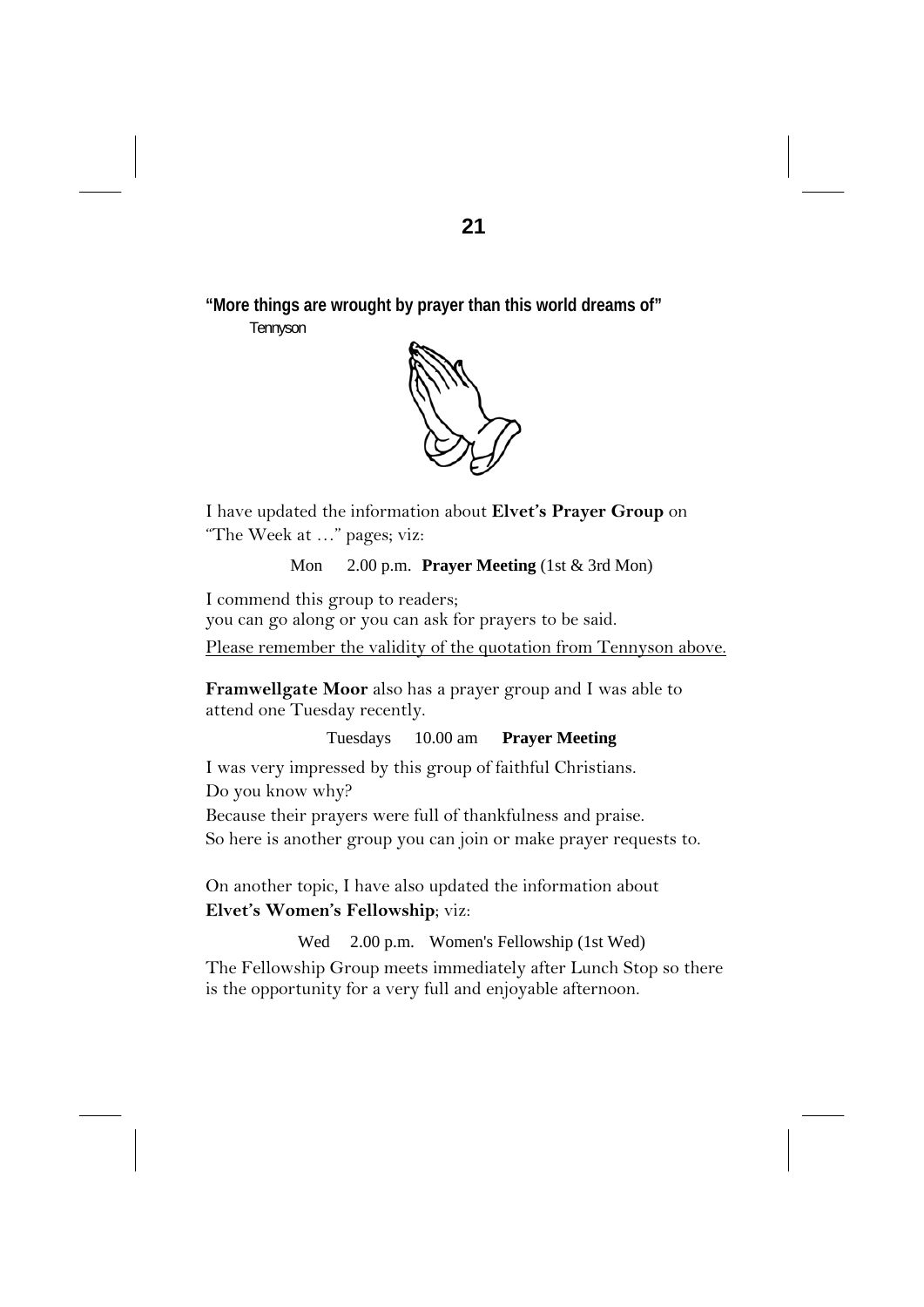#### **An Average Week in a busy city centre church North Road - one week in April**

*(For details of what is happening at any particular time, please visit*  http://www.northroadmethodist.org.uk/)

North Road Methodist Church is situated next to the bus station, making it an ideal venue for a whole range of activities.

#### **WEEK BEGINNING 12th April 2015**

| Sunday, 12th April                |                                    |             |
|-----------------------------------|------------------------------------|-------------|
| $10:30$ am $-12$ noon             | Morning Worship                    | Church/Hall |
| $2:00 \text{pm} - 6:00 \text{pm}$ | Durham Korean Church   Church/Hall |             |

| Monday, 13th April                |                                        |         |
|-----------------------------------|----------------------------------------|---------|
| $10:00 - 10:45$ am                | Music Bugs                             | Hall    |
| $1:00 \text{pm} - 3:30 \text{pm}$ | Food Bank                              | Cottage |
| $1:30 \text{pm} - 3:30 \text{pm}$ | Blind Life in Durham<br>(Social Group) | Hall    |
| $2:00 \text{pm} - 4:00 \text{pm}$ | Meeting                                | Cottage |
| $7:30 \text{pm} - 9:30 \text{pm}$ | Durham Singers                         | Church  |
| $7:45 \text{pm} - 9:15 \text{pm}$ | Community<br>Crossgate<br>Partnership  | Hall    |

| Tuesday, 14th April               |                                                       |              |
|-----------------------------------|-------------------------------------------------------|--------------|
| $9:00am - 10:00am$                | <b>Tesco Order</b>                                    | Hall/Kitchen |
| $10:00am - 2:00pm$                | Craftworks                                            | Hall/Kitchen |
| $10:30$ am $-12$ noon             | Yoga $(1/5)$                                          | Church       |
| $6:00 \text{pm} - 8:00 \text{pm}$ | <b>Chinese Church</b>                                 | Vestry       |
| $7:00 \text{pm} - 9:30 \text{pm}$ | Encounter                                             | Church       |
| 7:30 <sub>pm</sub>                | <b>Choir Practice</b>                                 | Hall         |
| $7:30 \text{pm} - 9:30 \text{pm}$ | Local Preachers/Worship<br><b>Leaders Bible Study</b> | Cottage      |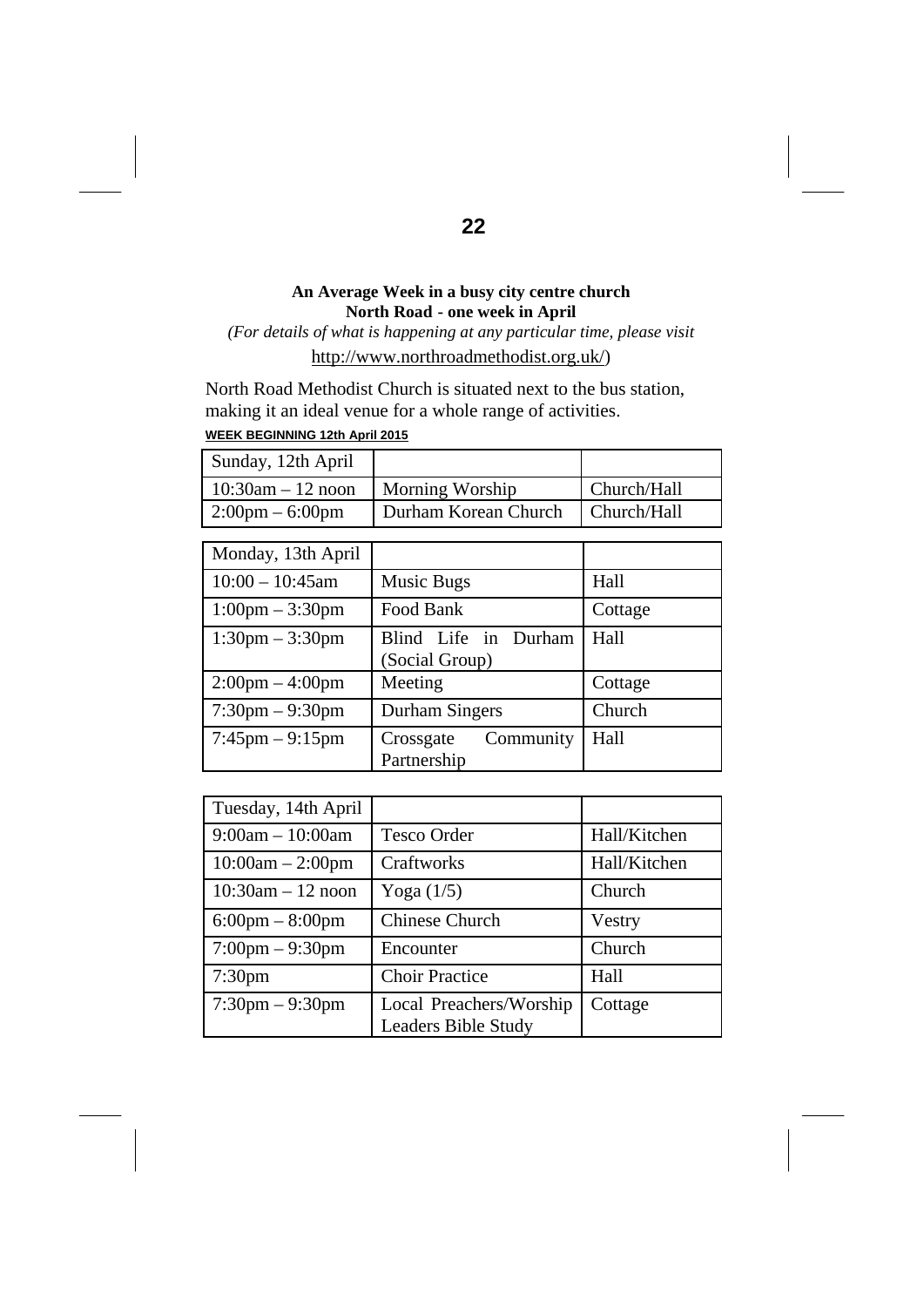| Wednesday, 15th April                                               |                         |         |
|---------------------------------------------------------------------|-------------------------|---------|
| $1:00 \text{pm} - 3:30 \text{pm}$<br>Food Bank                      |                         | Cottage |
| $7:30 \text{pm} - 9:30 \text{pm}$<br>Hall<br>Dance Class            |                         |         |
| $7:30 \text{pm} - 9:30 \text{pm}$<br><b>Scratch Choir</b><br>Church |                         |         |
|                                                                     |                         |         |
| Thursday, 16th April                                                |                         |         |
| $8:00am - 12$ noon                                                  | <b>Messy Morning</b>    | Hall    |
| $10:00am - 11:30am$                                                 | Social Club             | Church  |
| $6:00 \text{pm} - 8:00 \text{pm}$                                   | New College             | Church  |
|                                                                     | Sugarcraft Course (1/8) |         |
| $7:15 \text{pm} - 8:45 \text{pm}$                                   | Yoga                    | Hall    |

| Friday, 17th April                |               |              |
|-----------------------------------|---------------|--------------|
| $8:00am - 4:00pm$                 | <b>Mannas</b> | Hall/Kitchen |
| 1:00pm $-3:30$ pm                 | Food Bank     | Cottage      |
| $7:00 \text{pm} - 9:00 \text{pm}$ | Meeting       | Hall         |
|                                   |               |              |

| Saturday, 18th April |                 |              |
|----------------------|-----------------|--------------|
| $18:30$ am – 9:45am  | Men's Breakfast | Hall/Kitchen |

#### *A North Road date for your diaries*

#### **Cuthbert's Folk**

If you want to know what happened to the Lindisfarne community after the death of Cuthbert and why his shrine ended up in Durham, come along to our concert **at North Road, Saturday June 27th, 2.30 pm**.

A new musical play by Rose Reeve followed by instrumentals, Northumbrian folk songs with Marian Aitchison and afternoon tea.

Donations to the church project.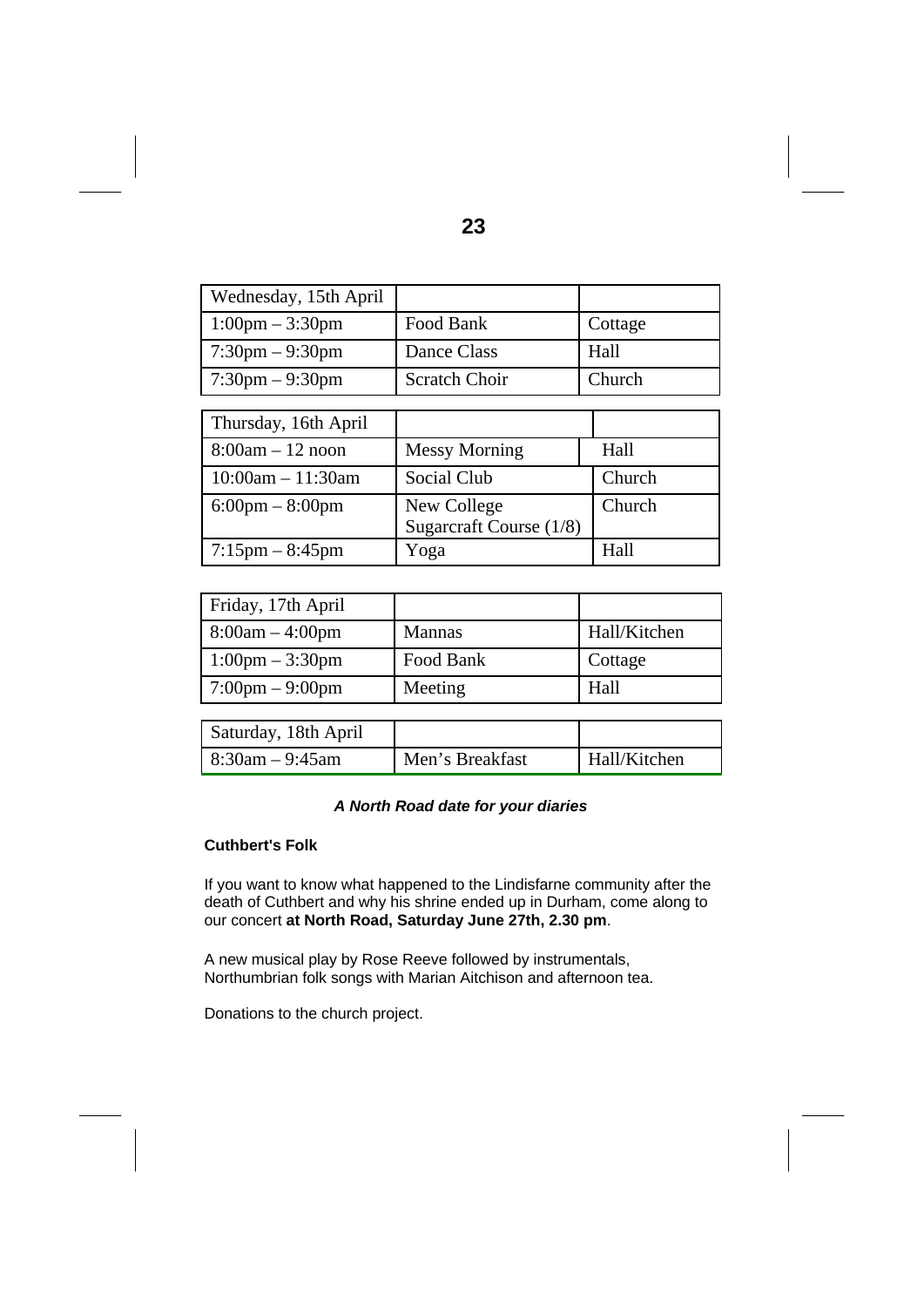#### **Taking Part in Stainer's 'Crucifixion' an article by Rose Reeve**

'All for Jesus......all for Jesus This our song shall ever be For we have no hope, no Saviour If we have no hope in Thee.' *(final hymn, Stainer's Crucifixion.)* 

I must admit to mixed feelings about taking part in the recent performance of 'The Crucifixion' at Elvet on Passion Sunday. As I didn't know the work, I anticipated cloying Victorian sentimentality and less than brilliant music, but I was told that everyone should have the experience of singing it once in their life time, so I went along to swell the alto line.

When rehearsals started with our young conductor, David Harris, I was really impressed. David obviously knew and loved the work and found ways of making it come alive. The mood of 'The Crucifixion' alternates between the regal pomp of 'Fling wide the gates' and the pathos of 'Is it nothing to you?' John Stainer wrote his famous work in 1887, performable by any parish church choir and organist, with tenor and bass soloists rising from the ranks. (Choirs must have been top-notch in those days!) And the work obviously doesn't have the complexities nor the orchestral forces of, say, the St John Passion (*JS Bach*). Twenty-five years previously, the views of Charles Darwin and Thomas Huxley would have been causing disquiet in some church circles. John Stainer's work could be seen as a confident affirmation of the truth of the Christian faith.

I ended up being the only singer from North Road, but I found everyone very friendly. (Thanks to the two ladies who gave me lifts when I had decided to tramp all the way from home near Durham Johnston.) One student I chatted to in the interval said he'd just been helping throw together 'Sweeney Todd' in twelve days, going to bed at 3 am and getting up at 11. (How familiar that sounded.) Later on, at a social function at the University, a total stranger I'd been getting to know mentioned he'd recently been invited to Elvet to swell the tenor line. 'Stainer's Crucifixion, by any chance?' We obviously hadn't recognised each other from rehearsals!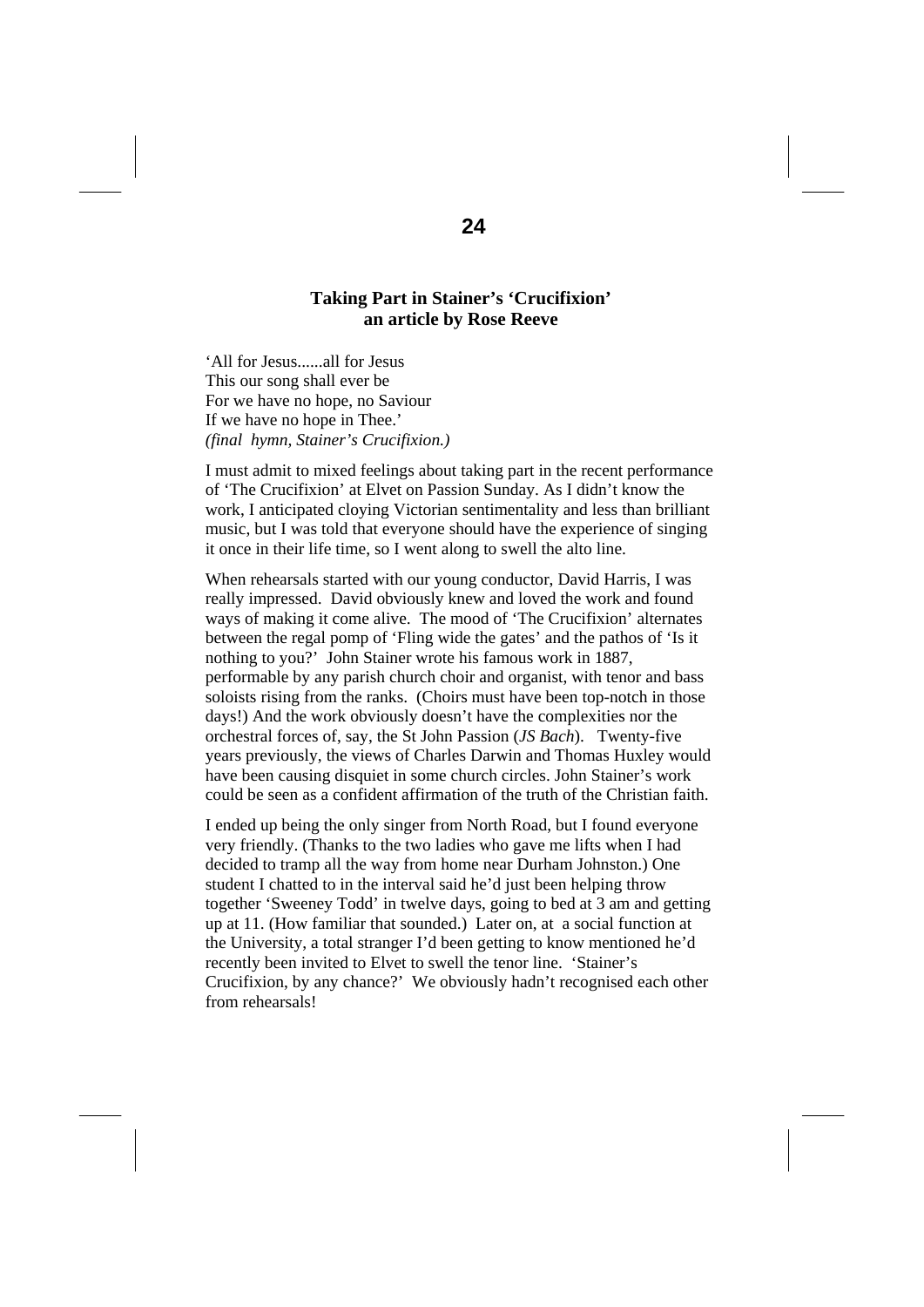Somebody in the sopranos suggested we wear black. I groaned and a lady near me had to go on a shopping trip for a black blouse. Still, it did look smart and professional.

Our performance went well and was a profound experience. (The singalong hymns, though , didn't work for our audience as they were rather high and relatively unknown.) My tenor friend mentioned that the famous organist, Gillian Weir, has been there to listen. He decided , tactfully, not to inform our organist, Brian Tanner , beforehand. She had been impressed and found 'The Crucifixon' a moving experience.

Even my husband, Roger, had kind things to say. He said he had enjoyed it, but wouldn't be rushing out to buy the CD. Hopefully there will another joint venture in the future.

~~~~~~~~~~~~~~~~~~~~~~~~~~

## **Elvet Methodist Church**





**Supporting Christian Aid** 



## **Thursday 4th June 2015**

Come and hear singers from local Durham primary schools.

Tea and Coffee served from 5.00

**The Big Sing starts at 6.00** 

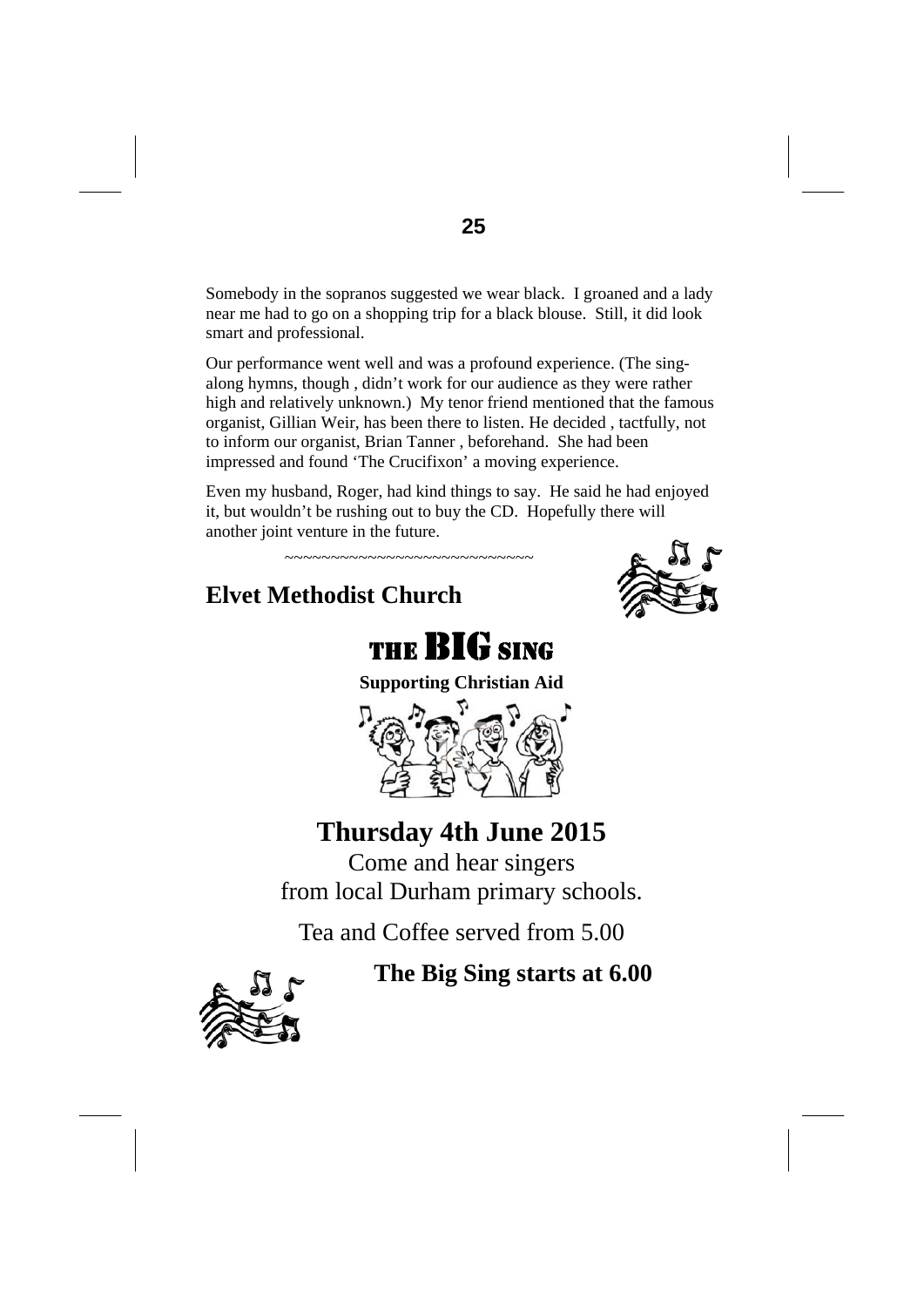## **THE WEEK AT FRAMWELLGATE MOOR**<br>avs 10.30 am Morning Worship

Sundays **10.30 am Morning Worship** 

Tuesdays 10.00 am **Prayer Meeting** 

Thursdays 10 - 11am Dance Fusion

Framwellgate's Church Hall is rented out during the week for exercise classes.

Why not visit their website for details? - especially if you live in the area. http://www.durhamdeernessmethodist.org.uk/wordpress/?page\_id=236

#### **THE WEEK IN BOWBURN**

| Sundays    | 10.30 am          | <b>Morning Worship</b>                        |
|------------|-------------------|-----------------------------------------------|
| Wednesdays | $2 - 3$ pm        | <b>Prayer &amp; Fellowship Meeting</b>        |
|            |                   | last Weds of month.                           |
| Thursdays  |                   | $9.00$ am $*$ "Drop-in"                       |
|            | $5.30 \text{ pm}$ | * Brownies                                    |
|            |                   | (Contact: Karen Heron 07921377321)            |
|            | $7.15$ pm         | * Guides                                      |
|            |                   | (Contact Rosalind [Ros] Waites 0191 377 9995) |
|            |                   | * term-time only                              |

http://www.durhamdeernessmethodist.org.uk/wordpress/? page  $id=10$ 

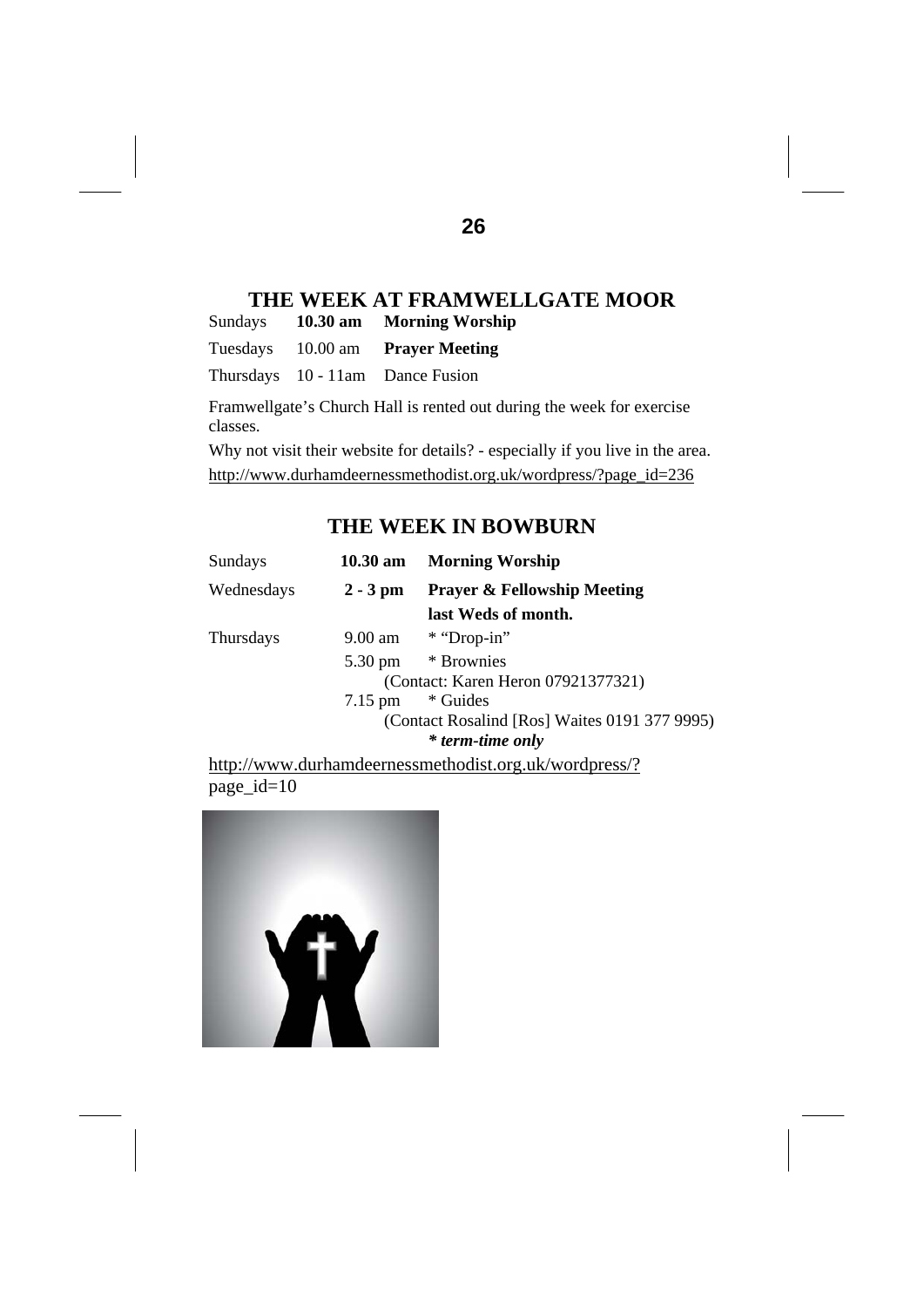#### **THE WEEK AT NORTH ROAD**

|     |                  | Sun 10.30 am Morning Worship                                    |
|-----|------------------|-----------------------------------------------------------------|
|     |                  | Tues 10.00-1.30(fortnightly) Craftworks with Mannas light lunch |
|     | Thurs 9.30-11.30 | * Messy Mornings                                                |
|     | Fri 11.00-1.30   | Mannas - Food and Friendship every Friday                       |
| Sat |                  | (second Saturday) Coffee Morning                                |
|     | $9.00 - 10.15$   | (third Saturday) Men's Breakfast                                |
|     |                  | <i>*</i> term-time only                                         |
|     |                  |                                                                 |

http://www.northroadmethodist.org.uk/

### **THE WEEK AT ELVET**

| Sun | 8.30 a.m. Second Sunday, Holy Communion<br>10.45 a.m. Morning Service & Junior Church, including Crèche<br>6.00 p.m. Evening Worship<br>7.30 p.m. MethSoc (term-time)                                                                                                                                                                                                                                                                                                |
|-----|----------------------------------------------------------------------------------------------------------------------------------------------------------------------------------------------------------------------------------------------------------------------------------------------------------------------------------------------------------------------------------------------------------------------------------------------------------------------|
| Mon | 2.00 p.m. Prayer Meeting (1st & 3rd Mon)<br>5.30 p.m. Rainbows (Girls 5-7 yrs.) at St. Oswald's<br>5.45 p.m. Brownies (Girls 7-10 yrs) at St. Oswald's<br>6.00 p.m. Cubs (Open Group) [Boys and Girls 8-10½ yrs.]<br>7.30 p.m. Guides (Girls 10-14 yrs.) at St. Oswald's<br>7.30 p.m. Explorers (Open Group) [Mixed 14½-18 yrs.]<br>7.45 p.m. House Group at Newton Hall<br>or Shincliffe (alternate weeks)<br>Rainbows, Brownies and Guides contact number 372 1786 |
|     | Tue 10.15 a.m. Halliday Grove House Group (alternate weeks)<br>5.30 p.m. Beavers (Open Group) [Boys and Girls 6-8]<br>7.10 p.m. Scouts (Open Group) [Boys and Girls $10\frac{1}{2}$ -14 $\frac{1}{2}$ ]                                                                                                                                                                                                                                                              |
|     | Wed 12 noon Lunch Stop ALL welcome (roughly equates with term-time)<br>2.00 p.m. Women's Fellowship (1st Wed)                                                                                                                                                                                                                                                                                                                                                        |
|     | Thurs $10.00$ a.m. Arts & Crafts Workshop<br>7.30 p.m. Thursday Club for All (alternate weeks)                                                                                                                                                                                                                                                                                                                                                                       |

http://www.elvet-church.org.uk/